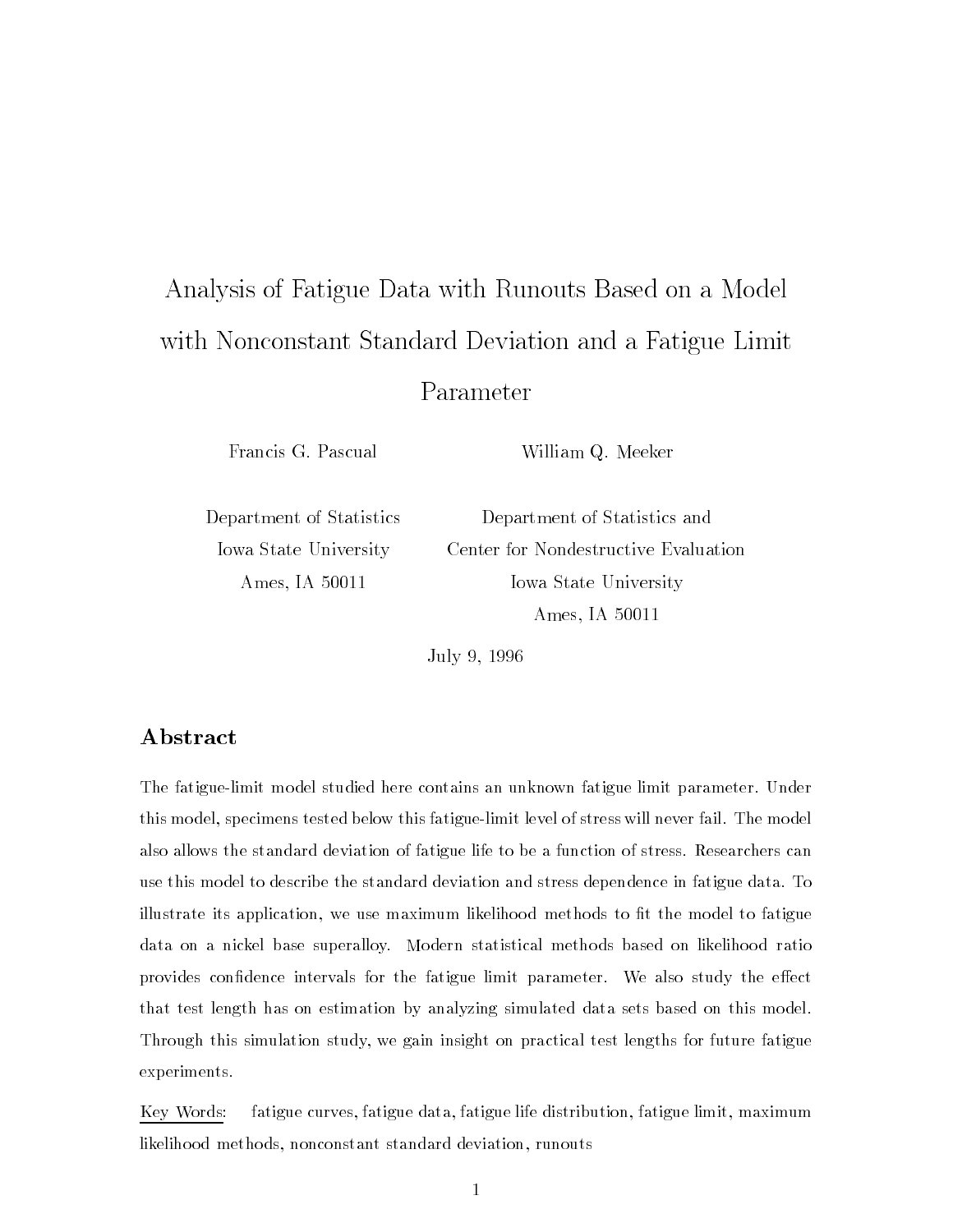### Notation



- <sup>x</sup> stress or pseudostress
- $x_i$  stress on specimen i
- $x_{minf}$  lowest observed stress level yielding a failure
	- <sup>Y</sup> number of cycles to failure
	- $y_i$  observed number of cycles to failure of specimen i

### 1 Introduction

Empirical results from fatigue data, particularly on certain steels and ceramics, suggest that specimens tested below a particular stress level are unlikely to fail. This stress level is called the "fatigue limit" or "threshold stress." Fatigue curve models that include a fatigue limit suggests an alternative, possibly more appropriate, model of fatigue data as a function of stress. Such models help engineers estimate design stress levels below which failure is unlikely to occur during a product's design life.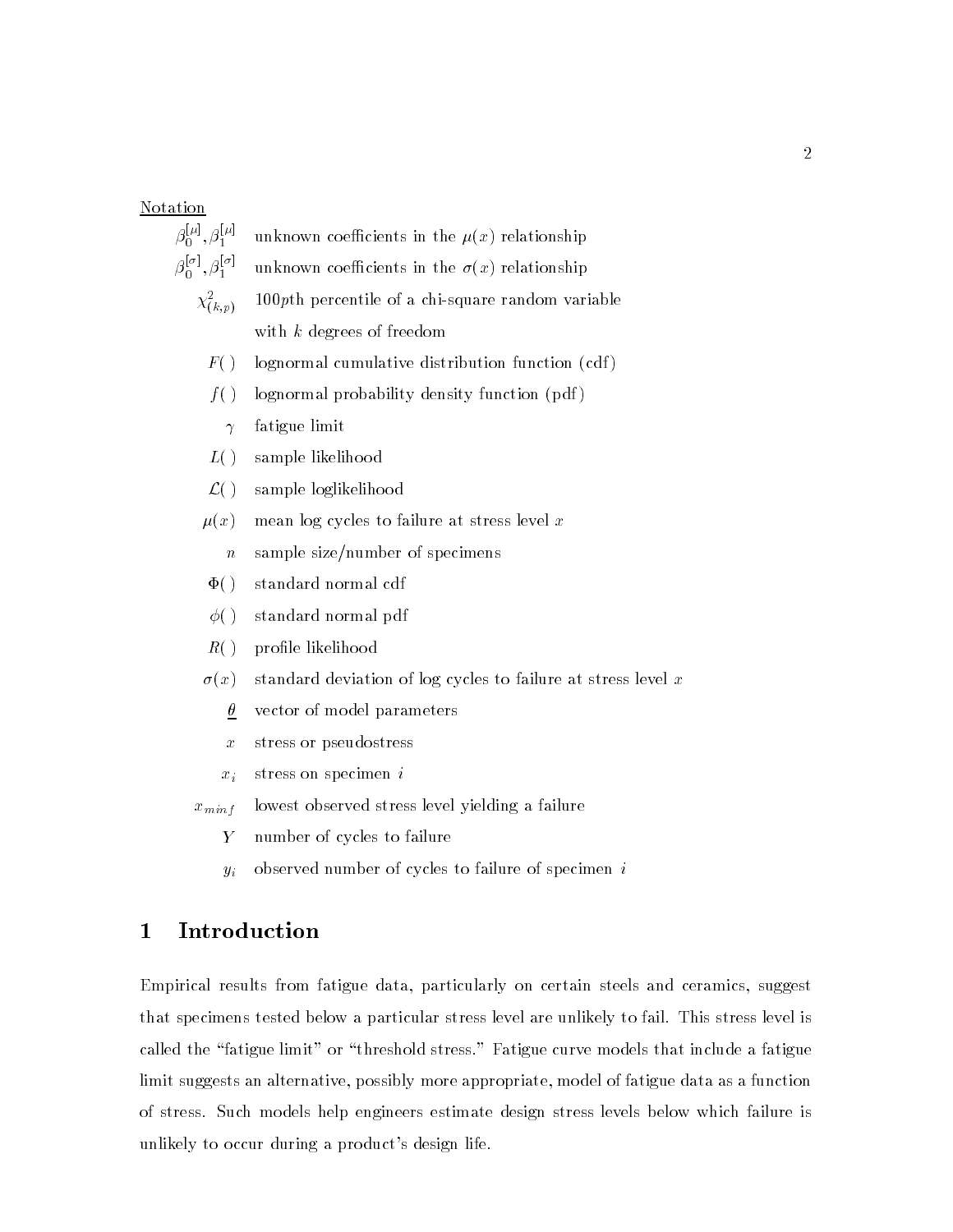Nelson in [1] uses maximum likelihood (ML) estimation to analyze censored fatigue data (i.e., data with runouts) on a nickel base superalloy. He models the mean and standard deviation of log life as functions of the stress level. However, those models do not include a fatigue limit parameter. Nelson in pp. 92-93 of [2] presents several statistical models with a fatigue limit parameter. In pp. 268-271 of [2] he performs ML analysis on voltageendurance test data using a lognormal-power model with a fatigue limit. Hirose in [3] analyzes accelerated life-test data applying ML estimation on Weibull-power models to estimate the threshold stress. One of his models involves different Weibull shape parameters at each level of stress.

We have two main results in this paper. First, in section 2 we present a new fatigue life model that involves a fatigue limit and nonconstant standard deviation. Here we discuss profile and maximum likelihood methods and apply them to the superalloy data. In particular, we use these methods to compute condence intervals for the fatigue limit. We also use standard residual plots to assess the fit of the model. Second, in section 3 we present simulation studies based on the model to investigate how varying the length (in cycles) of the experiment affects estimation. These simulations provide practical information on removal times that cause runouts (specimens that do not fail within the allotted time for the experiment).

### 2 Data Analysis and Maximum Likelihood Methods

In this section we introduce the fatigue-limit model and fit it to nickel base superalloy fatigue data using ML estimation. We present inferential methods based on ML methods and illustrate them in the data analysis. We study standard residual plots to assess the fit of the model.

#### 2.1The Nickel-Based Superalloy Data

Table 1 gives low-cycle fatigue data from a stress-controlled test of a nickel base superalloy. The data are from Nelson [1]. A specimen is said to have failed if a failure occurs in the uniform cross section of the cylindrical specimen. It is called a runout if failures occur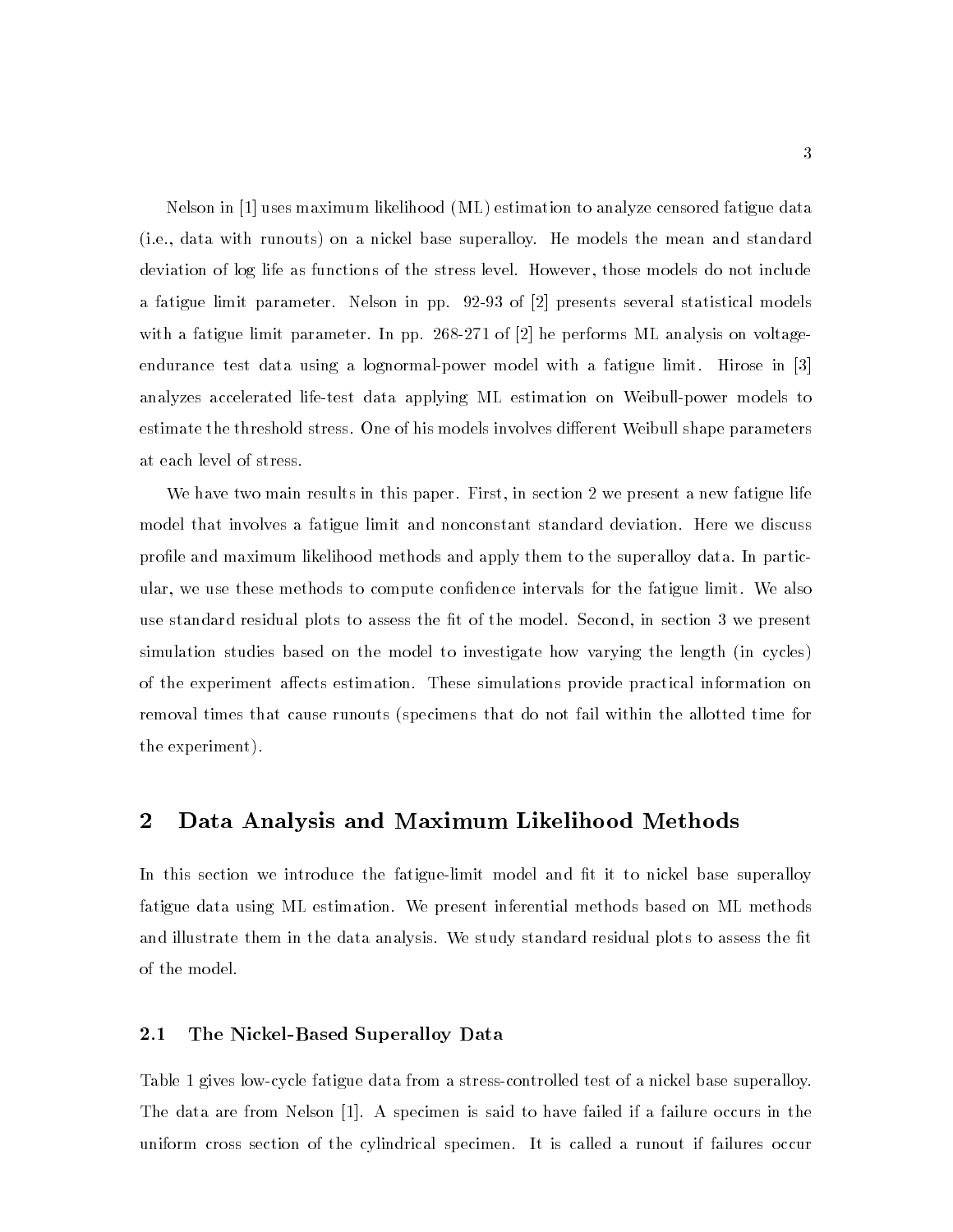in the radius, weld or threads or if no failures occur at all. The data on 26 specimens include pseudo-stress (the specimen's Young's modulus  $\times$  strain in ksi, 100 ksi=689.4 MPa), the number of test cycles and failure/runout information. Note that there are 4 runouts. Figure 1 is a log-log S-N plot of the data. A " $\bullet$ " and a " $\triangleright$ " represent a failure and a runout, respectively.

Nelson [1] uses ML methods to fit several fatigue life models to these data and to obtain estimates and approximate confidence intervals for parameters of interest. He fits fatigue curves with constant or nonconstant standard deviation but with no fatigue limit.

| <b>Stress</b> | Cycles  | Observation | <b>Stress</b> | Cycles  | Observation |
|---------------|---------|-------------|---------------|---------|-------------|
| $x_i$         | $y_i$   | Type        | $x_{\,i}$     | $y_i$   | Type        |
| 80.3          | 211 629 | failure     | 99.8          | 43 331  | failure     |
| 80.6          | 200 027 | failure     | 100.1         | 12 076  | failure     |
| 80.8          | 57 923  | runout      | $100.5\,$     | 13 18 1 | failure     |
| 84.3          | 155 000 | failure     | 113.0         | 18 067  | failure     |
| 85.2          | 13 949  | failure     | 114.8         | 21 300  | failure     |
| 85.6          | 112 968 | runout      | 116.4         | 15 616  | failure     |
| 85.8          | 152 680 | failure     | 118.0         | 13 030  | failure     |
| 86.4          | 156 725 | failure     | 118.4         | 8 4 8 9 | failure     |
| 86.7          | 138 114 | runout      | 118.6         | 12 434  | failure     |
| 87.2          | 56 723  | failure     | 120.4         | 9 750   | failure     |
| 87.3          | 121 075 | failure     | 142.5         | 11 865  | failure     |
| 89.7          | 122 372 | runout      | 144.5         | 6 705   | failure     |
| 91.3          | 112 002 | failure     | 145.9         | 5 7 3 3 | failure     |

Table 1: Fatigue life of nickel-based superalloy specimens

#### 2.2The Fatigue-Limit Model

Let  $x_1, \ldots, x_n$  denote pseudo-stress levels of n specimens and let  $Y_1, \ldots, Y_n$  be the corresponding numbers of cycles to failure respectively. The values of the random variables  $Y_1, \ldots, Y_n$  can either be actual failure times or, in the case of runouts, test termination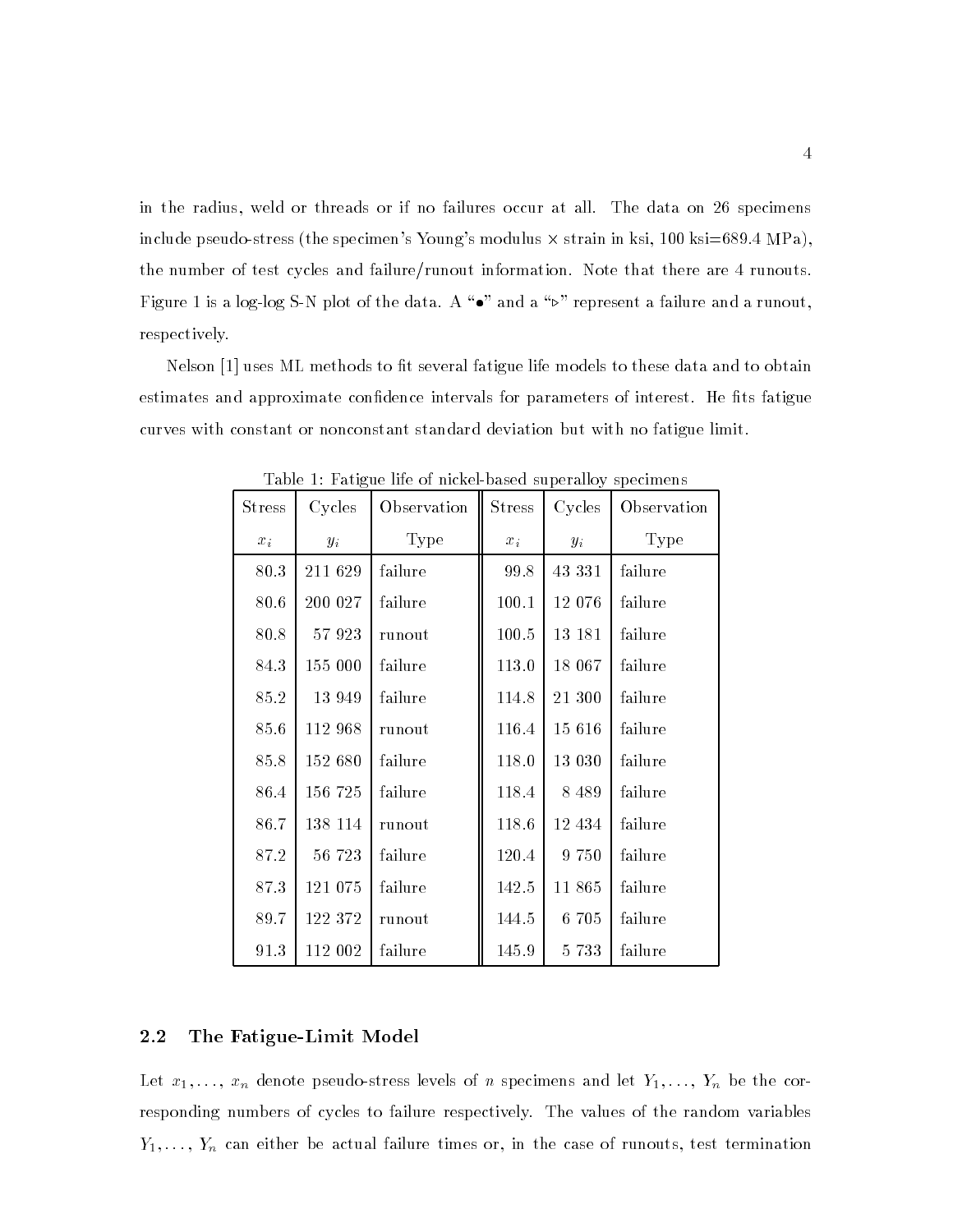

Figure 1: Log-log S-N plot for the superalloy data with ML estimates of the 5, 50 and 95 percentiles from the fatigue limit model  $(\bullet$  failure,  $\triangleright$  runout)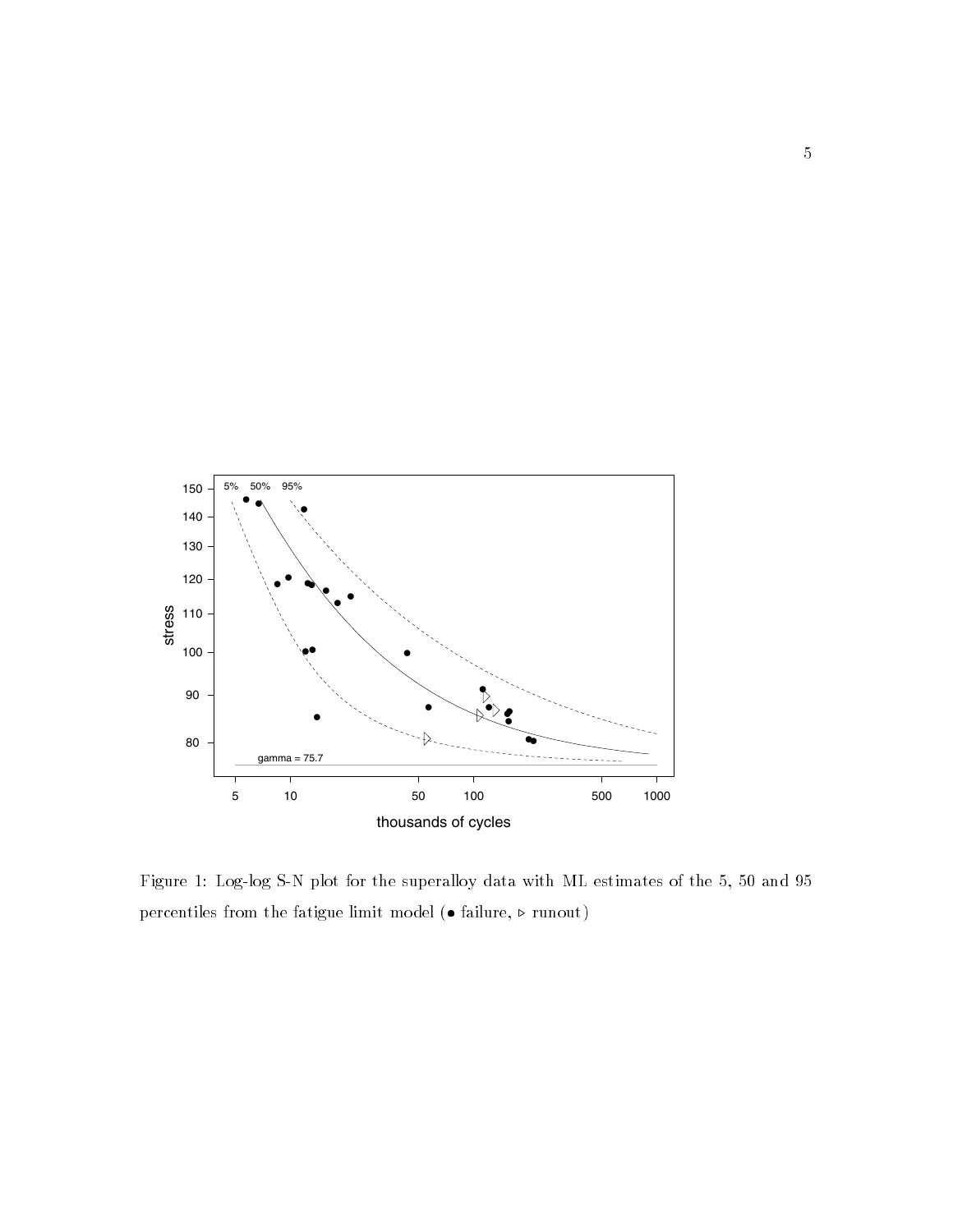times which may vary from specimen to specimen. Let  $\gamma$  be the fatigue limit. At each pseudo-stress level with  $x_i > \gamma$ , fatigue life  $Y_i$  is modeled with a lognormal distribution, i.e., the cumulative proportion failing function and its derivative are given by

$$
\Pr(Y_i \le y) = F(y; \mu(x_i), \sigma(x_i)) = \Phi\left[\frac{\log(y) - \mu(x_i)}{\sigma(x_i)}\right],
$$
  

$$
f(y; \mu(x_i), \sigma(x_i)) = \frac{1}{\sigma(x_i)y} \phi\left[\frac{\log(y) - \mu(x_i)}{\sigma(x_i)}\right], y > 0,
$$

where  $\Phi$  and  $\phi$  are, respectively, the cumulative distribution function and probability density function of the standard normal distribution. This implies that  $log(Y_i)$  is modeled with a normal distribution with mean  $\mu(x_i)$  and standard deviation  $\sigma(x_i)$ . In our fatigue-limit model, these parameters are related to stress according to

$$
\mu(x_i) = \mathbb{E}[\log(Y_i)] = \beta_0^{[\mu]} + \beta_1^{[\mu]} \log(x_i - \gamma), \ x_i > \gamma,
$$
\n(1)

$$
\sigma(x_i) = \sqrt{\text{Var}(\log(Y_i))} = \exp[\beta_0^{[\sigma]} + \beta_1^{[\sigma]} \log(x_i)], x_i > \gamma,
$$
\n(2)

where  $\beta_0^{p_1},\beta_1^{p_1},\beta_0^{p_2},\beta_1^{p_3}$  and  $\gamma$  are unknown parameters to be estimated from data. There are no restrictions on the values of  $\beta_0^{p-1}, \beta_1^{p-1}, \beta_0^{1-1}$  and  $\beta_1^{p-1}$ . If  $x_{minf}$  is the smallest observed stress level that yields a failure, then  $\gamma$  must be in the interval  $(0, x_{minf})$ .

Note that when  $\beta_1^{11} = 0$ , the model has a constant standard deviation. In most fatigue data, the standard deviation decreases as stress increases, which corresponds to  $\beta_1^{i+1} < 0$ . The plot of the superalloy data in Figure 1 indicates more horizontal scatter at the lower stress levels and less at the higher stress levels.

The size of  $\gamma$  determines the amount of curvature present in the plotted log-log S-N curve. When  $\gamma$  is close to zero, the S-N curve is close to linear. Larger values of  $\gamma$  result in more curvature in the plot. When  $\gamma = 0$ , the model is equivalent to models (3) and (5) in Nelson [1]. Curvature in Figure 1 suggests the inclusion of a fatigue limit  $\gamma$  in the model. Although a fixed fatigue limit may be unrealistic for describing a population of specimens. the fatigue limit provides a physically appealing alternative to the quadratic term in the  $\mu(x_i)$  relationship used by Nelson in [1] for describing S-N curvature.

The maximum likelihood methods described in the next section use the following assumptions: a) specimens are tested independently and b) for  $x_i > \gamma$  the times at which observations become runouts are independent of actual failure times if the experiment were to be run until failure.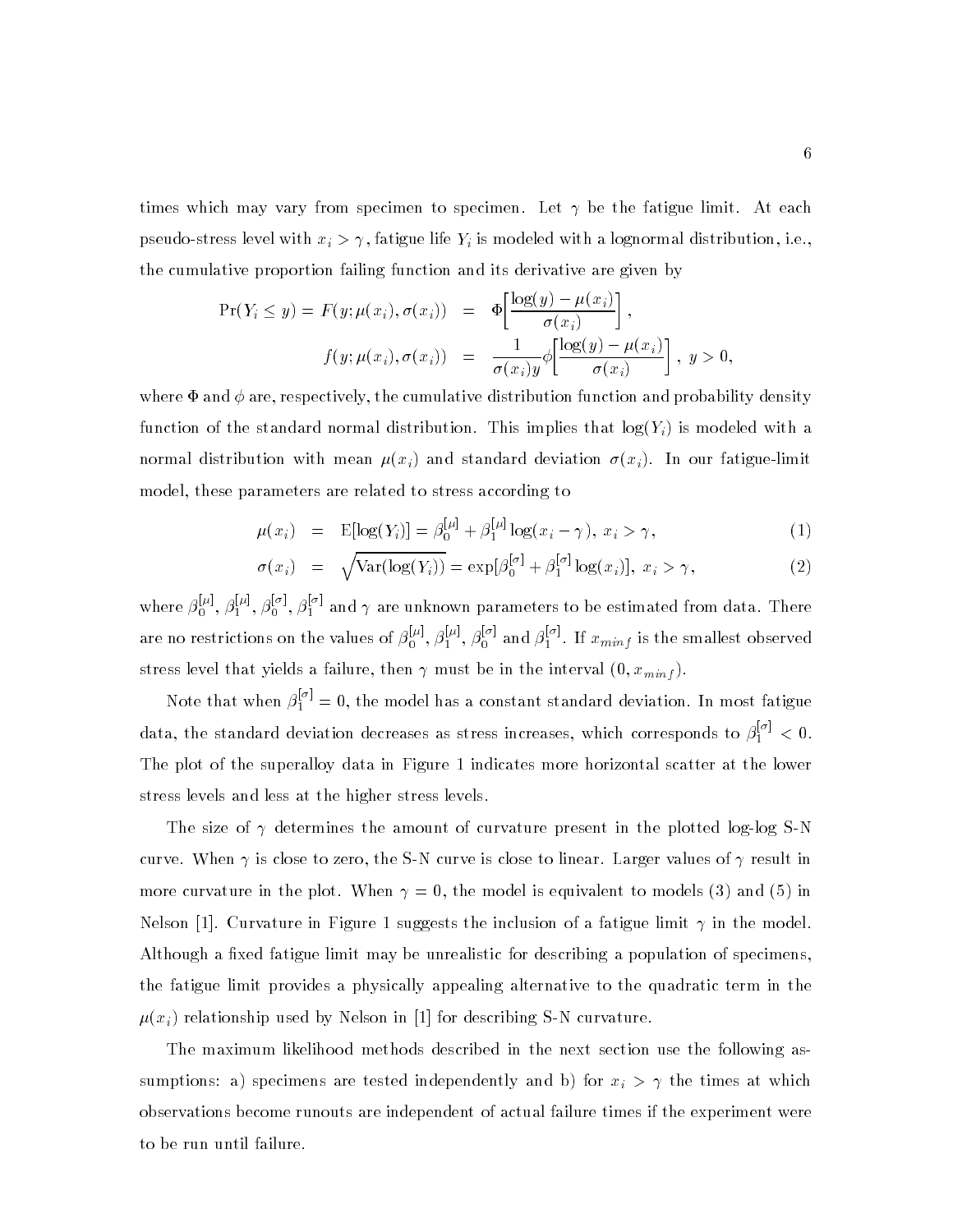#### 2.3Maximum Likelihood Estimation

Based on the parametric statistical model presented above, we estimate parameters by ML estimation. Statistical theory suggests that ML estimators, in general, have favorable asymptotic (large sample) properties. For "large" sample sizes and under certain conditions on the fatigue life distribution, the distribution of a ML estimator is approximately normal with mean equal to the true value being estimated and standard deviation no larger than that of any other competing estimator. See Chapter 5 of [2] for an in-depth discussion of ML estimation.

Aside from estimates, we also compute approximate likelihood-ratio-based confidence intervals for model coefficients. Ostrouchov and Meeker  $[4]$  conduct Monte Carlo simulations to compare the accuracy of confidence intervals based on likelihood ratio and those based on asymptotic normal theory for interval censored Weibull and lognormal data. They conclude that likelihood confidence intervals have coverage probabilities closer to nominal confidence levels than those of normal approximation intervals even in small to moderate size samples.

#### 2.3.1Parametric Likelihood

For the fatigue-limit model defined by equations (1) and (2) with sample data  $y_1, ..., y_n$ , the likelihood is

$$
L(\beta_0^{[\mu]}, \beta_1^{[\mu]}, \beta_0^{[\sigma]}, \beta_1^{[\sigma]}, \gamma) = \prod_{i=1}^n \left[ \frac{1}{\sigma(x_i)y_i} \phi(z_i) \right]^{\delta_i} \left[ 1 - \Phi(z_i) \right]^{1 - \delta_i}
$$

where  $x_i$  =  $\begin{pmatrix} 1 & -1 & 0 & 0 & i \\ 0 & 0 & 0 & i \end{pmatrix}$ ,  $\begin{pmatrix} x_i & y_j \end{pmatrix}$ ,  $\begin{pmatrix} x_i & y_j \end{pmatrix}$  and  $\begin{pmatrix} x_i & y_j \end{pmatrix}$  and  $\begin{pmatrix} x_i & y_j \end{pmatrix}$ respectively, and

$$
\delta_i = \begin{cases} 1 & \text{if } y_i \text{ is a failure} \\ 0 & \text{if } y_i \text{ is a runout.} \end{cases}
$$

Let  $\underline{\theta} = (\beta_0^{r-1}, \beta_1^{r-1}, \beta_0^{r-1}, \gamma)$  be the vector of model parameters. The function  $L(\underline{\theta})$  can be interpreted as being approximately proportional to the probability of observing  $y_1, ...,$  $y_n$ , for a given set of parameters  $\underline{\theta}$ . Generally, it is easier to work with the log-likelihood function

$$
\mathcal{L}(\underline{\theta}) = \log[L(\underline{\theta})] = \sum_{i=1}^{n} \mathcal{L}_i(\underline{\theta})
$$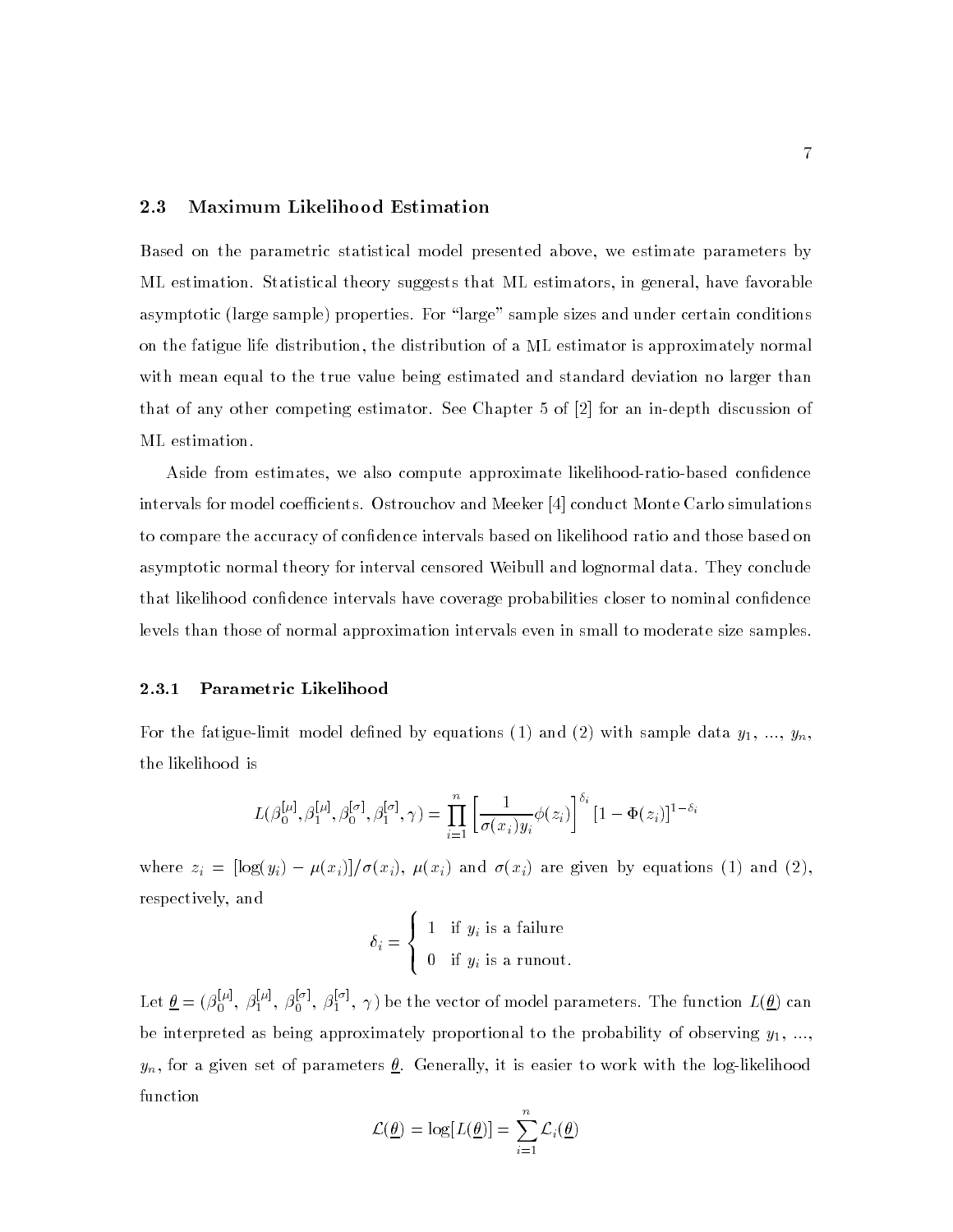where

$$
\mathcal{L}_i(\underline{\theta}) = \delta_i \{ \log[\phi(z_i)] - \log[\sigma(x_i)y_i)] \} + (1 - \delta_i) \log[1 - \Phi(z_i)].
$$

The ML estimate  $\frac{\sigma}{\sigma}$  of  $\frac{\sigma}{\sigma}$  is the set of parameter values that maximizes  $L(\frac{\sigma}{\sigma})$  or  $L(\frac{\sigma}{\sigma})$ . Table 2 gives the ML estimates of all model parameters resulting from fitting the fatiguelimit model to the data. Figure 1 shows curves of the ML estimates of the 5, 50 and 95 percentiles of fatigue life.

|                      |          | Normal-Theory    | Likelihood-Ratio |
|----------------------|----------|------------------|------------------|
| Parameter            | Estimate | Confidence       | Confidence       |
|                      |          | Interval         | Interval         |
| $\beta_0^{[\mu]}$    | 14.75    | (12.06, 17.44)   | (12.90, 21.45)   |
| $\beta_1^{[\mu]}$    | $-1.39$  | $(-2.02, -0.76)$ | $(-2.81, -0.92)$ |
| $\beta_0^{[\sigma]}$ | 10.97    | (3.82, 18.12)    | (3.22, 17.90)    |
| $\beta_1^{[\sigma]}$ | $-2.50$  | $(-4.04, -0.96)$ | $(-3.98, -0.81)$ |
|                      | 75.71    | (67.35, 84.06)   | (49.98, 79.79)   |

Table 2: Maximum likelihood results for the superalloy data

In pp. 72-73 of [1] Nelson comments that some of the fatigue life models that he presents produce percentiles larger at an intermediate stress than at a lower stress which is physically impossible. Although this is also theoretically possible for the fatigue-limit model, it does not occur within the range of interest for these data.

#### 2.3.2Profile Likelihoods and Likelihood-Ratio-Based Confidence Regions

Here we introduce the profile likelihood and use it to compute approximate confidence intervals for the fatigue limit parameter  $\gamma$ . The profile likelihood is an important tool for making inferences about model parameters or functions of them. Let  $\underline{\theta} = (\underline{\theta}_0, \gamma)$  and  $\hat{\gamma}$ denote the ML estimate of  $\gamma$ . Aside from  $\hat{\gamma}$ , we may be interested in other probable values of  $\gamma$ . The profile likelihood can be used to assess the plausibility of other values of  $\gamma$ .

The profile likelihood for  $\gamma$  is defined by

$$
R(\gamma) = \max_{\underline{\hat{\theta}}_0} \left[ \frac{L(\underline{\theta}_0, \gamma)}{L(\underline{\hat{\theta}})} \right].
$$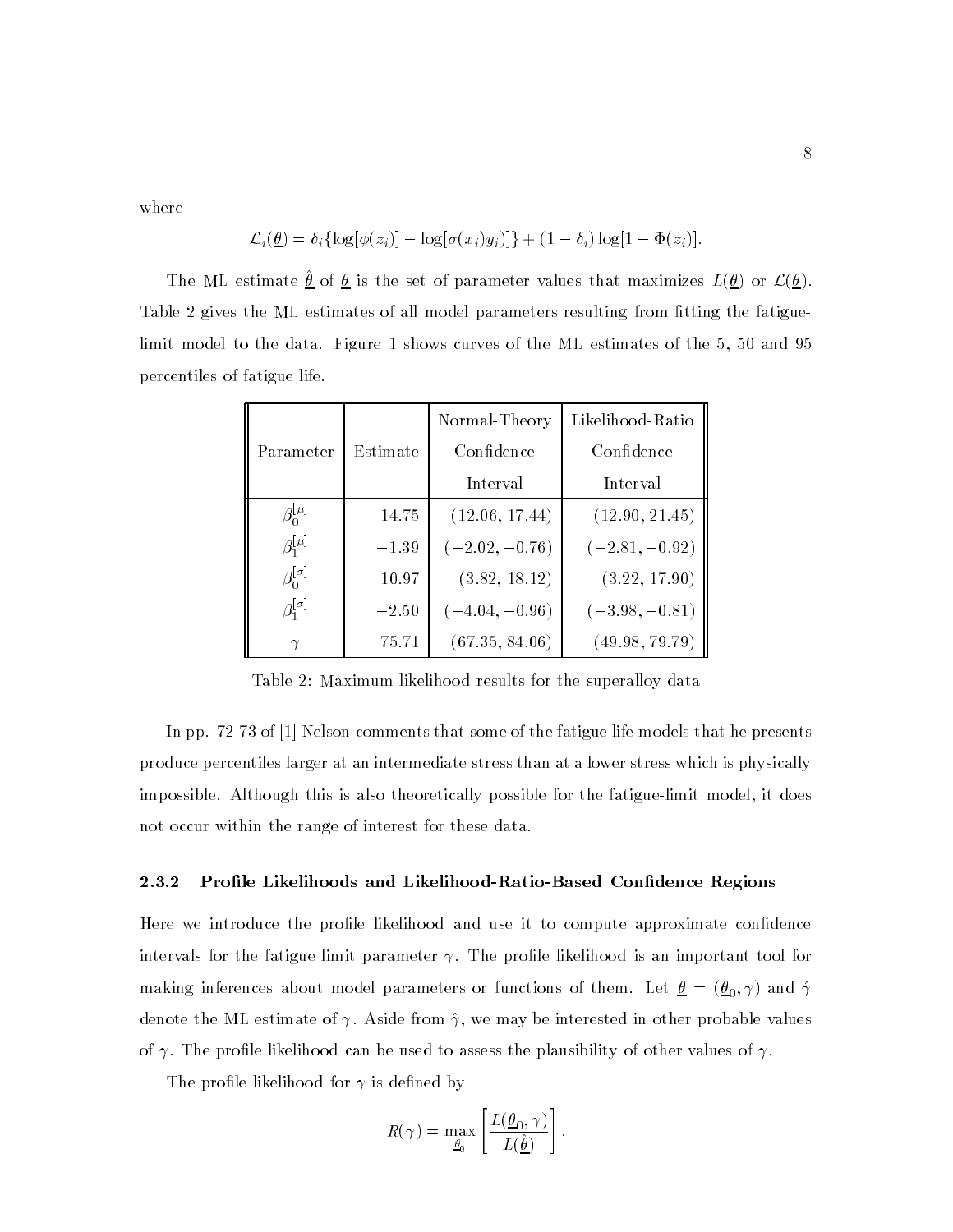A large value (close to 1) of  $R(\gamma)$  indicates that the obtained data are highly probable for that value of  $\gamma$ . On the other hand, a small value (close to 0) of  $R(\gamma)$  indicates that the observed data are relatively unlikely for the given value of  $\gamma$ . Plotting  $R(\gamma)$  against different values of  $\gamma$  yields a profile likelihood plot for  $\gamma$ .

If  $\mathcal{O}$  is the true value of  $\mathcal{O}$  , then  $\mathcal{O}$  follows  $\mathcal{O}(\mathcal{O})$  follows approximately, accurately,  $\mathcal{O}$ tribution with 1 degree of freedom. As a result, an approximate 100(1  $\rightarrow$  )), and interesting confidence region for  $\gamma$  is given by the set of all  $\gamma$  such that

$$
-2\log[R(\gamma)] \leq \chi^2_{(1;1-\alpha)}
$$

or, equivalently,

$$
R(\gamma) \ge \exp\left[-\frac{\chi^2_{(1;1-\alpha)}}{2}\right]
$$

where  $\chi_{(1;1-\alpha)}^2$  is the 100  $\times$  (1 –  $\alpha$ ) percentile of a chi-square distribution with 1 degree of freedom. Condence intervals based on the approximate normal distribution of ML estimators can also be computed. See pp. 292-297 of [2]. However, as mentioned earlier likelihood condence intervals perform better in the sense that coverage probabilities are closer to nominal condence levels than those of normal approximation intervals.

The confidence intervals in Table 2 indicate that the parameters  $\beta_1^{i_1},\ \beta_1^{i_2}$  and  $\gamma$  are statistically significantly different from zero. These intervals indicate that there is a relationship between mean fatigue life and the stress level. The confidence intervals for  $\beta_1^+$ indicate that the standard deviation of fatigue life depends on the stress level and, moreover, that the standard deviation decreases as stress increases, a commonly observed phenomenon in metal fatigue data. The confidence intervals for  $\gamma$  support the inclusion of a fatigue limit as suggested by the curvature in Figure 1.

Figure 2 gives a profile likelihood plot for  $\gamma$ . The scale on the right-hand side of the plot corresponds to condence levels for condence intervals based on likelihood ratios. For example, the intersections of the horizontal line through 0:95 and the likelihood curve correspond to lower and upper limits for an approximate 95% confidence interval for  $\gamma$ . For the superalloy data, we are  $95\%$  confident that the interval  $(49.98, 79.79)$  contains the population fatigue limit.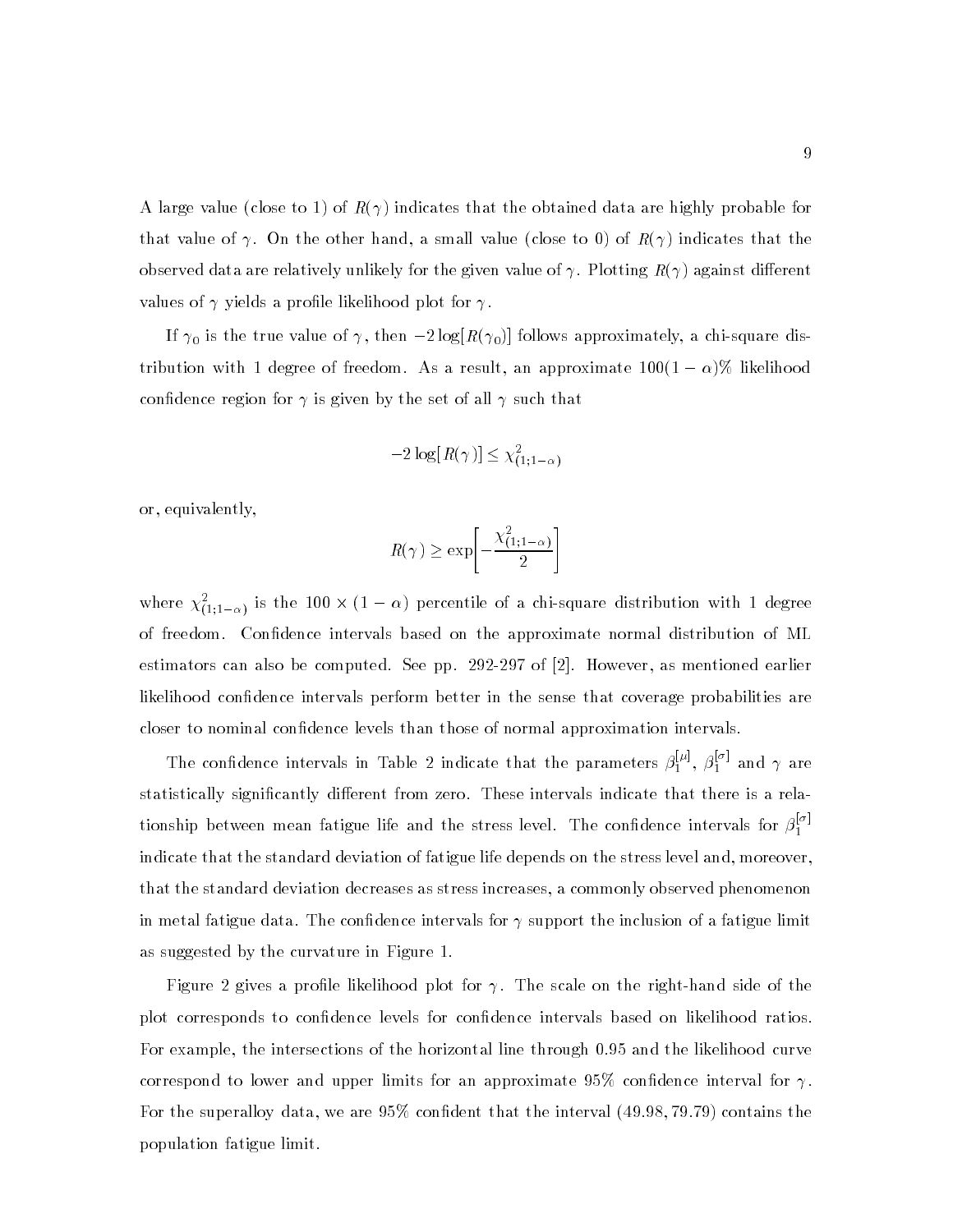

Figure 2: Likelihood plot for the Fatigue Limit  $\gamma$  for the superalloy data

#### 2.4Residual Plots

To assess the appropriateness of the model, plots of residuals versus standard normal percentiles, the stress levels and the mean estimates (predicted values) are helpful. Our approach parallels that used in [1].

For the stress level  $x_i$ , the  $\mu(x_i)$  estimate and raw residual are, respectively, given by

$$
\hat{\mu}(x_i)=\hat{\beta}_0^{[\mu]}+\hat{\beta}_1^{[\mu]}\log(x_i-\hat{\gamma})
$$

and

$$
e_i = \log(y_i) - \hat{\mu}(x_i).
$$

We compute the ML estimate  $\hat{\sigma}(x_i)$  of the standard deviation of log fatigue life at the stress level  $x_i$  by evaluating (2) at the ML estimates. Because the standard deviation varies for different stress levels, we use standardized residuals

$$
e_i^* = \frac{e_i}{\hat{\sigma}(x_i)}
$$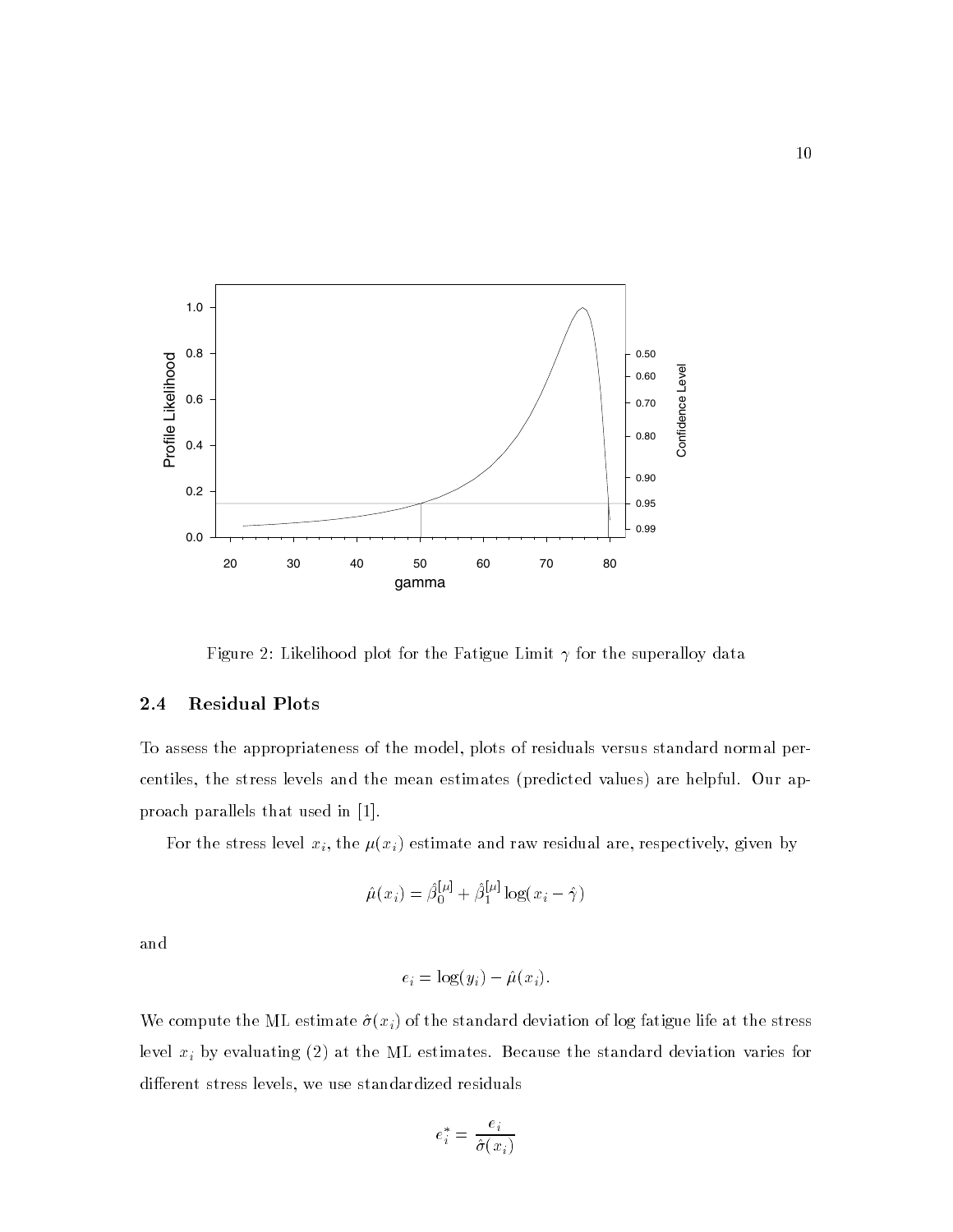

Figure 3: Probability plot of standardized residuals for the superalloy data

in the plots. We will refer to  $e_i$  as residuals, henceforth.

Since we model fatigue life with a lognormal distribution at every stress level, a normal probability plot of the residuals should appear linear to indicate a good fit. Figure 3 gives a normal probability plot of the residuals. On the other hand, the plots of residuals versus the stress levels and the mean estimates  $\hat{\mu}(x_i)$ , respectively, should appear patternless. Figures 4 and 5 give the plots of the residuals versus the stress levels and mean estimates, respectively.

The points in Figure 3 lie close to a straight line. This suggests that the lognormal distribution describes the data reasonably. Figures 4 and 5 do not show any clear patterns in the residuals. These plots indicate a plausible fit of the fatigue-limit model to the data.

The fth observation in Table 1 deviates from the general pattern of the S-N plot in Figure 1. It has the largest negative residual. This point influences the conclusion we make regarding the statistical significance of the coefficient  $\beta_1^{r+1}$ . In the analysis based on deleting this point, the confidence intervals for  $\beta_1^{++}$  contain 0. That is, if this point is not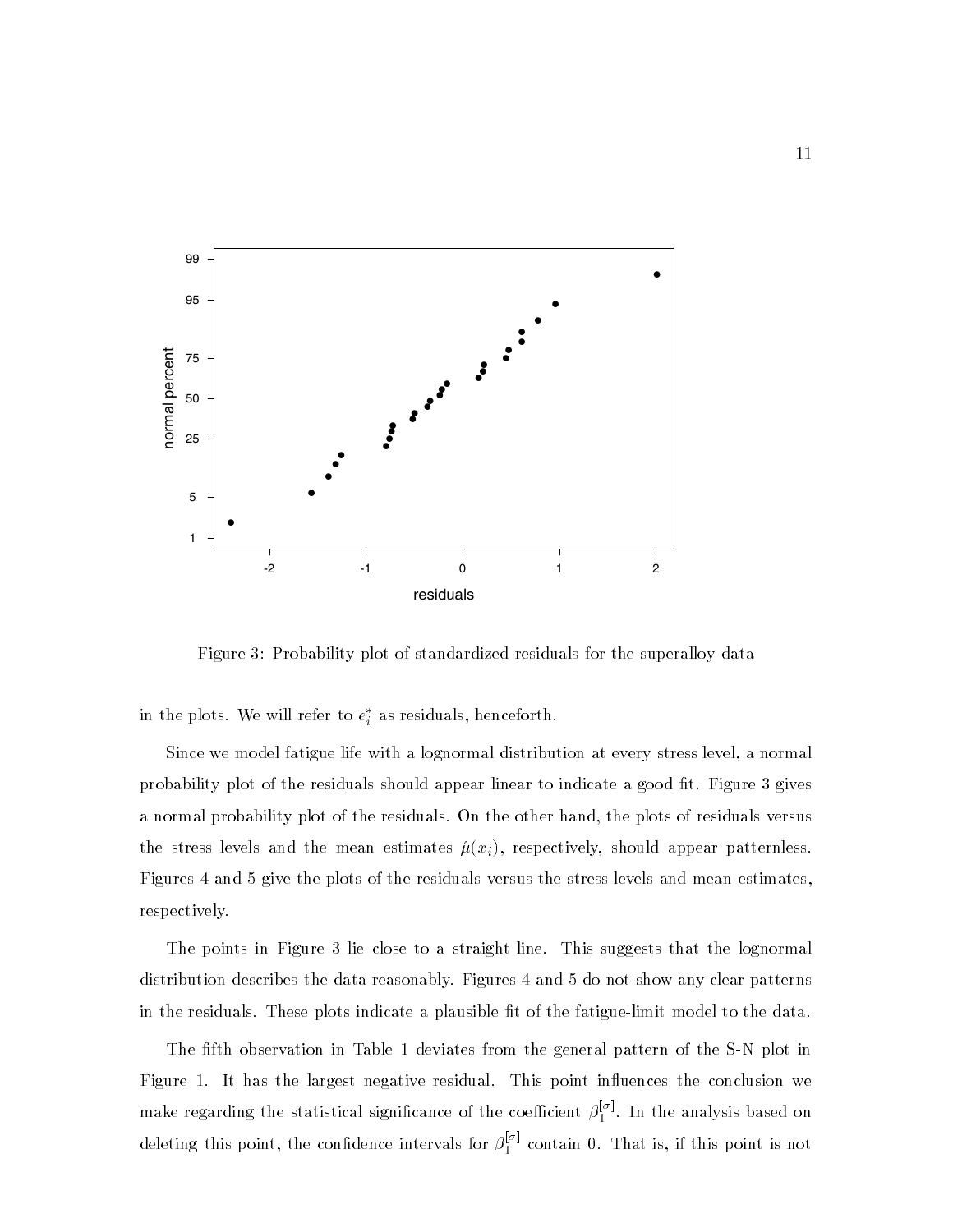

Figure 4: Plot of standardized residuals versus stress for the superalloy data ( $\bullet$  failure,  $\Delta$ runout)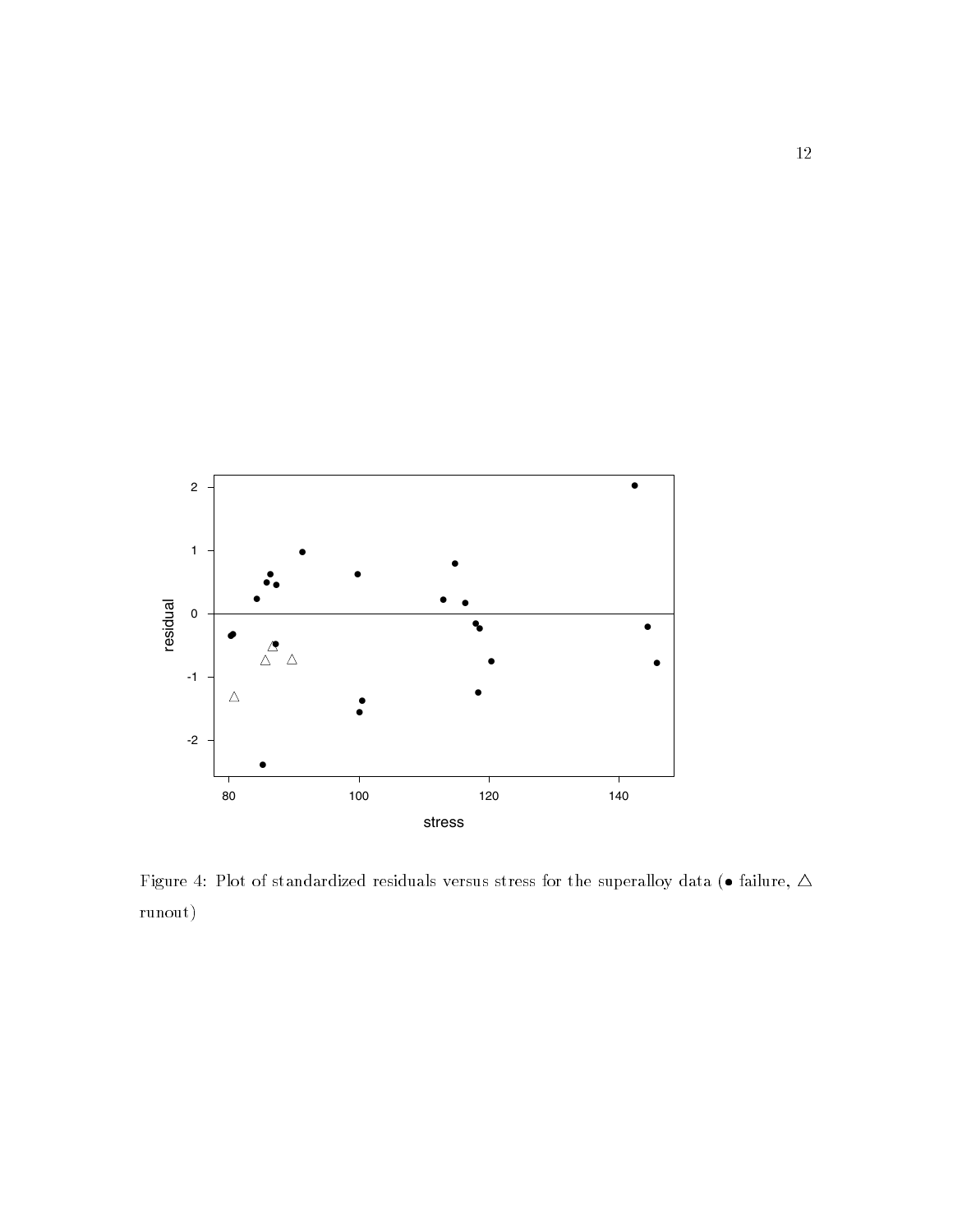

Figure 5: Plot of standardized residuals versus  $\hat{\mu}(x_i)$  for the superalloy data (• failure,  $\Delta$ runout)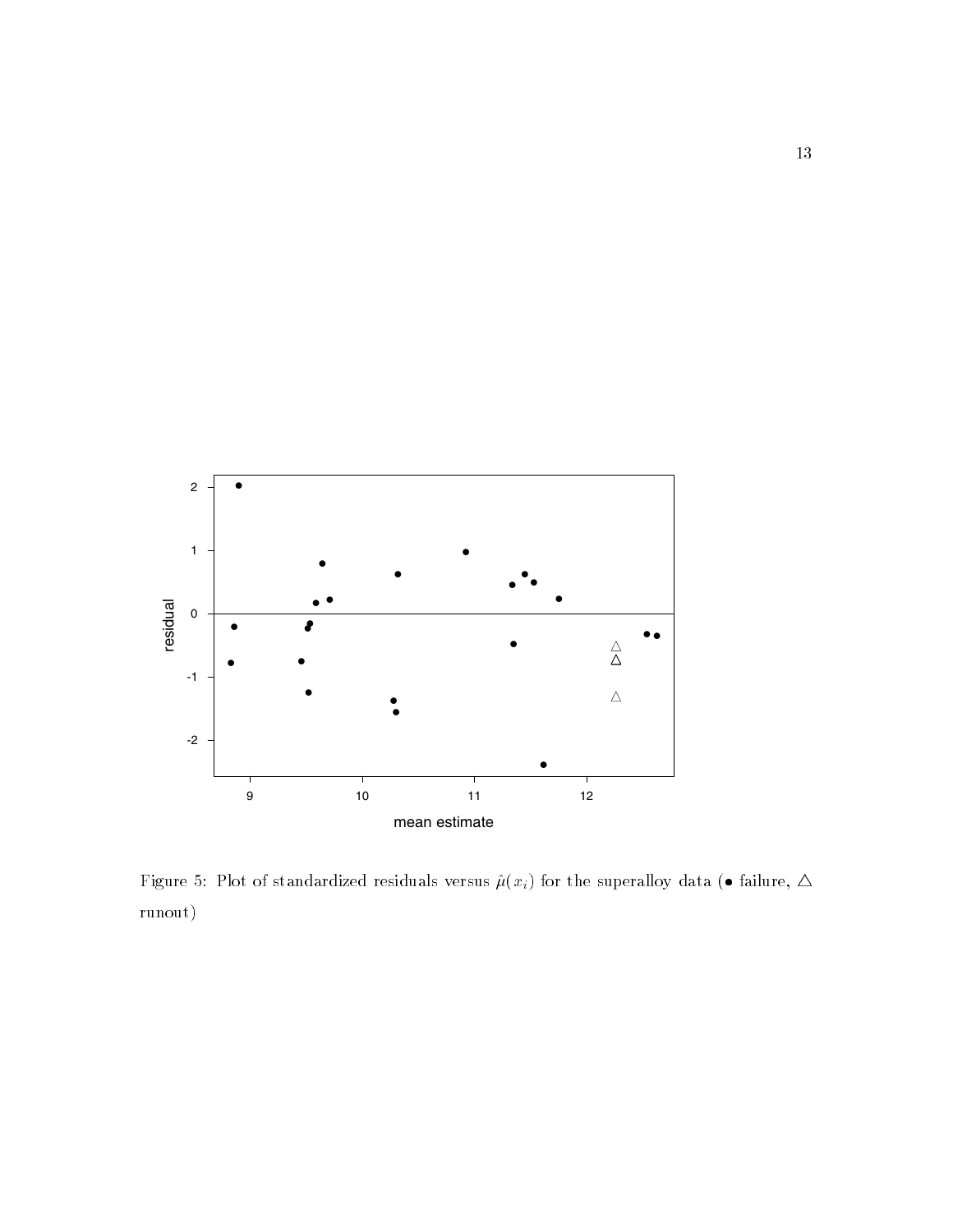representative of the experiment, then there is less evidence for a nonconstant standard deviation. It would be important to determine whether or not this observation is valid. The 24th observation produces the largest positive residual but it is not influential in the same manner as the fifth observation.

### 3 Results of Simulations

We now present results of analyses of simulated data to study the effect that varying the test length has on the performance of ML estimates of model parameters in practical testing situations. To achieve a desirable level of precision in estimation, we need to observe at least a certain number of failures in the fatigue experiment. This means that for stress levels close to the fatigue limit, we need to run tests for long periods of time and this may not be practical. On the other hand, we may not observe enough failures if we shorten test runs. The simulation results provide us insight to the trade-offs between test lengths and estimation precision. This insight serves as a guideline for designing future fatigue tests.

We consider both the constant and nonconstant standard deviation cases. In each case, we fit the fatigue-limit model to the data and compare ML estimates and likelihood confidence intervals for the fatigue limit  $\gamma$  for different test lengths.

#### 3.1Example 1: Simulated Data with Constant Standard Deviation

The uncensored simulated data of size 35 in Table 3 were generated using the fatigue-limit model with  $\beta_0^{n_1} = 15$ ,  $\beta_1^{n_2} = -1.5$ ,  $\beta_0^{n_3} = -0.9$ ,  $\beta_1^{n_3} = 0$  and  $\gamma = 76$ . Since  $\beta_1^{n_3} = 0$ , the standard deviation of fatigue life is constant for all stress levels. The stress levels are equally-spaced in the log scale. We fit the fatigue-limit model to the data for different test lengths and present ML results below.

We vary the test length to study its effect on the estimation of the fatigue limit  $\gamma$ . We consider test lengths of 100, 70, 30 and 20 thousand cycles. Fatigue lives exceeding the test length are runouts. Shortening the test length simulates stopping the test earlier. Figures 6 and 7 give S-N plots for test lengths 100 and 20 thousand cycles with the ML estimates of the 5, 50 and 95 percentiles of fatigue life distribution. Again, " $\bullet$ " and " $\triangleright$ "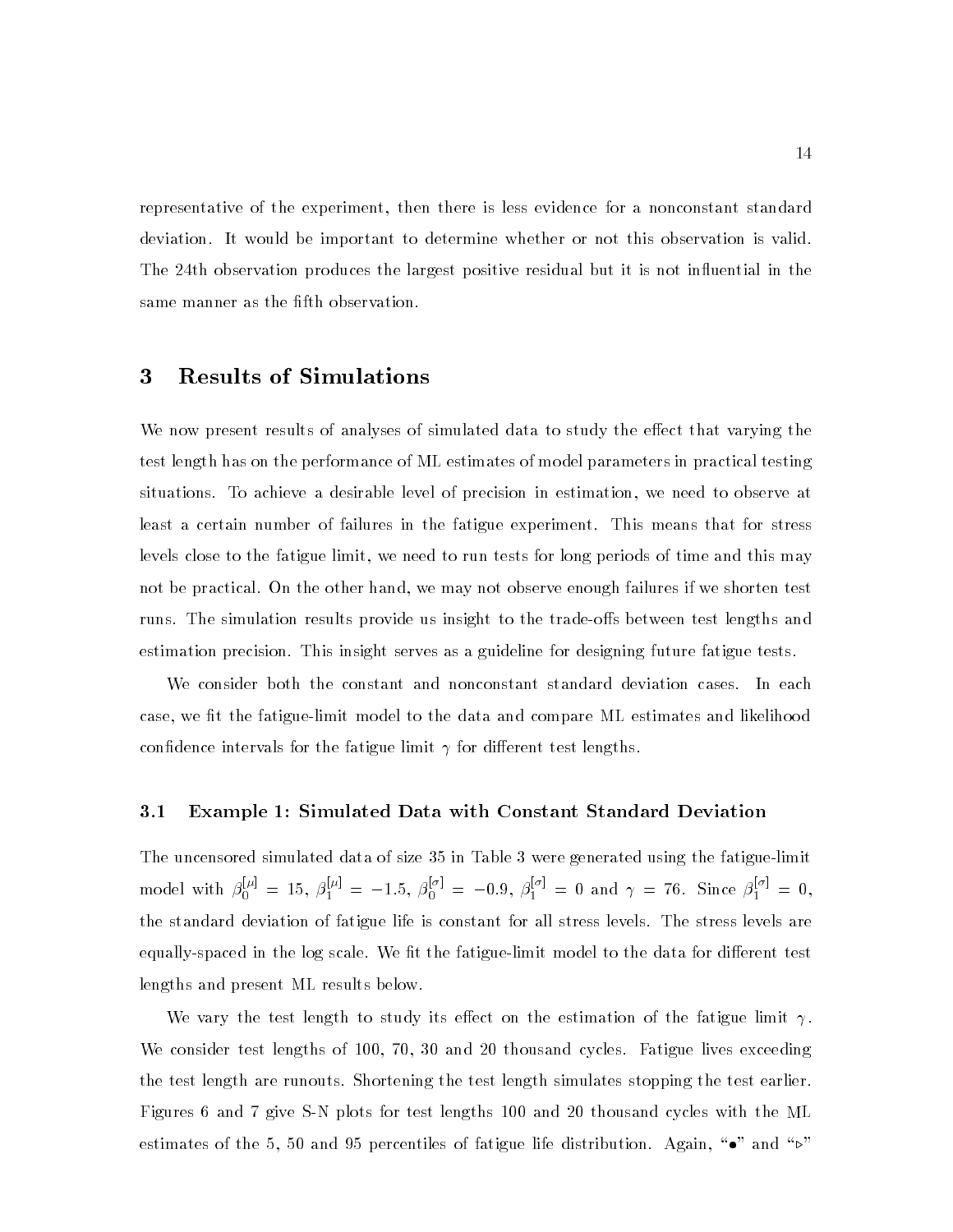| Stress $x_i$ | Cycles $y_i$ | Stress $x_i$ | Cycles $y_i$ |  |
|--------------|--------------|--------------|--------------|--|
| 80.00        | 646 484      | 110.80       | 15 810       |  |
| 81.46        | 298 375      | 112.82       | 21 490       |  |
| 82.95        | 181 605      | 114.88       | 18 401       |  |
| 84.46        | 139 041      | 116.98       | 8 1 8 2      |  |
| 86.00        | 76 762       | 119.11       | 9 4 4 6      |  |
| 87.57        | 54 177       | 121.29       | 9 8 4 8      |  |
| 89.17        | 118 582      | 123.50       | 8 5 7 4      |  |
| 90.80        | 52 888       | 125.76       | 11 671       |  |
| 92.46        | 39 621       | 128.06       | 5 3 1 1      |  |
| 94.15        | 57 573       | 130.39       | 7 5 9 2      |  |
| 95.87        | 20 174       | 132.77       | 6 427        |  |
| 97.62        | $35\ 983$    | 135.20       | 3 407        |  |
| 99.40        | 15 6 19      | 137.67       | 4 4 6 8      |  |
| 101.21       | 12 975       | 140.18       | 7 6 9 2      |  |
| 103.06       | 31 611       | $142.74\,$   | 5 5 3 9      |  |
| 104.94       | 22 472       | 145.35       | 4 5 5 4      |  |
| 106.86       | 15 591       | 148.00       | 7 789        |  |
| 108.81       | 11 522       |              |              |  |

Table 3: Example 1: Simulated data with constant standard deviation

represent a failure and a runout, respectively.

For each test length, Table 4 gives the ML estimate and a  $95\%$  confidence interval for the fatigue limit. Figure 8 gives the relative likelihood profile plots for  $\gamma$ .

The width of the condence interval depends heavily on the length of the fatigue tests. As expected, longer test lengths result in shorter confidence intervals. Test lengths of 70 to 100 thousand cycles yield more meaningful lower confidence bounds for  $\gamma$ . The shorter test lengths give lower confidence bounds equal to zero, the smallest possible value for the fatigue limit. Notice that the estimates are fairly accurate even for the shorter test lengths. It appears that for this data set there is no significant loss of accuracy but there is an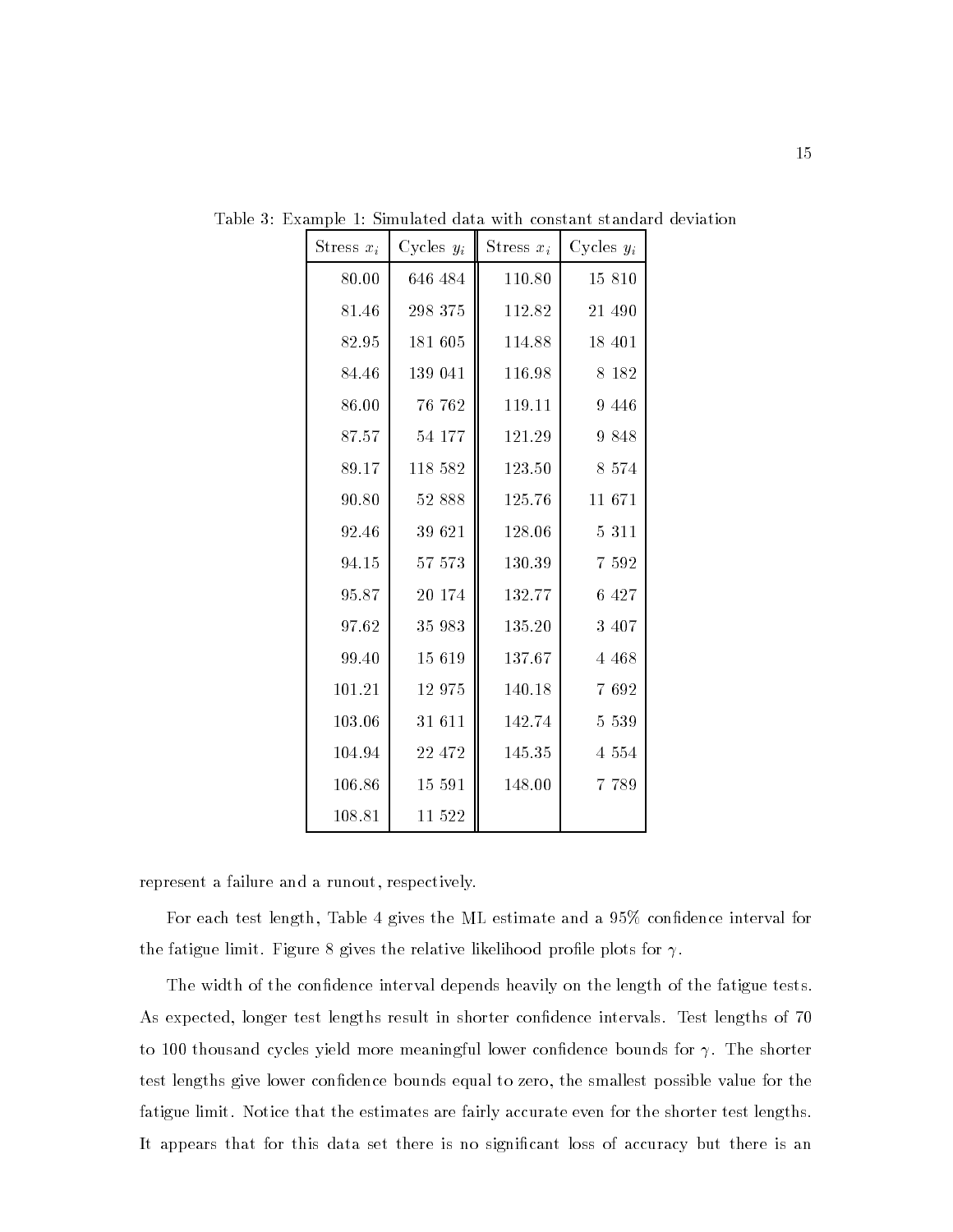

Figure 6: Log-log S-N plot for simulated data (constant standard deviation) with the ML estimates of the 5, 50 and 95 fatigue life percentiles for test length of 100 thousand cycles  $( \bullet \text{ failure}, \triangleright \text{runout})$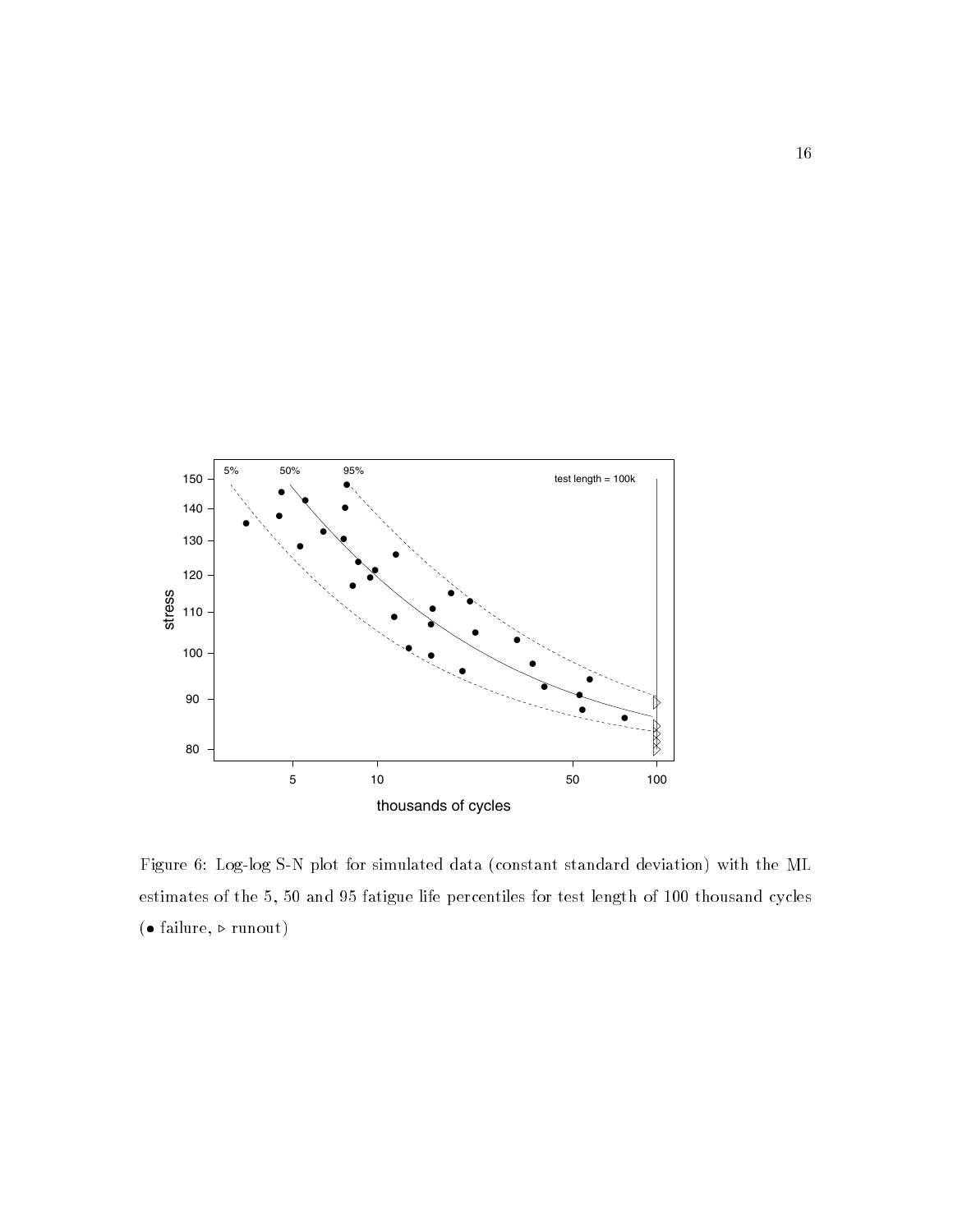

Figure 7: Log-log S-N plot for simulated data (constant standard deviation) with the ML estimates of the 5, 50 and 95 fatigue life percentiles for test length of 20 thousand cycles ( failure,  $\triangleright$  runout)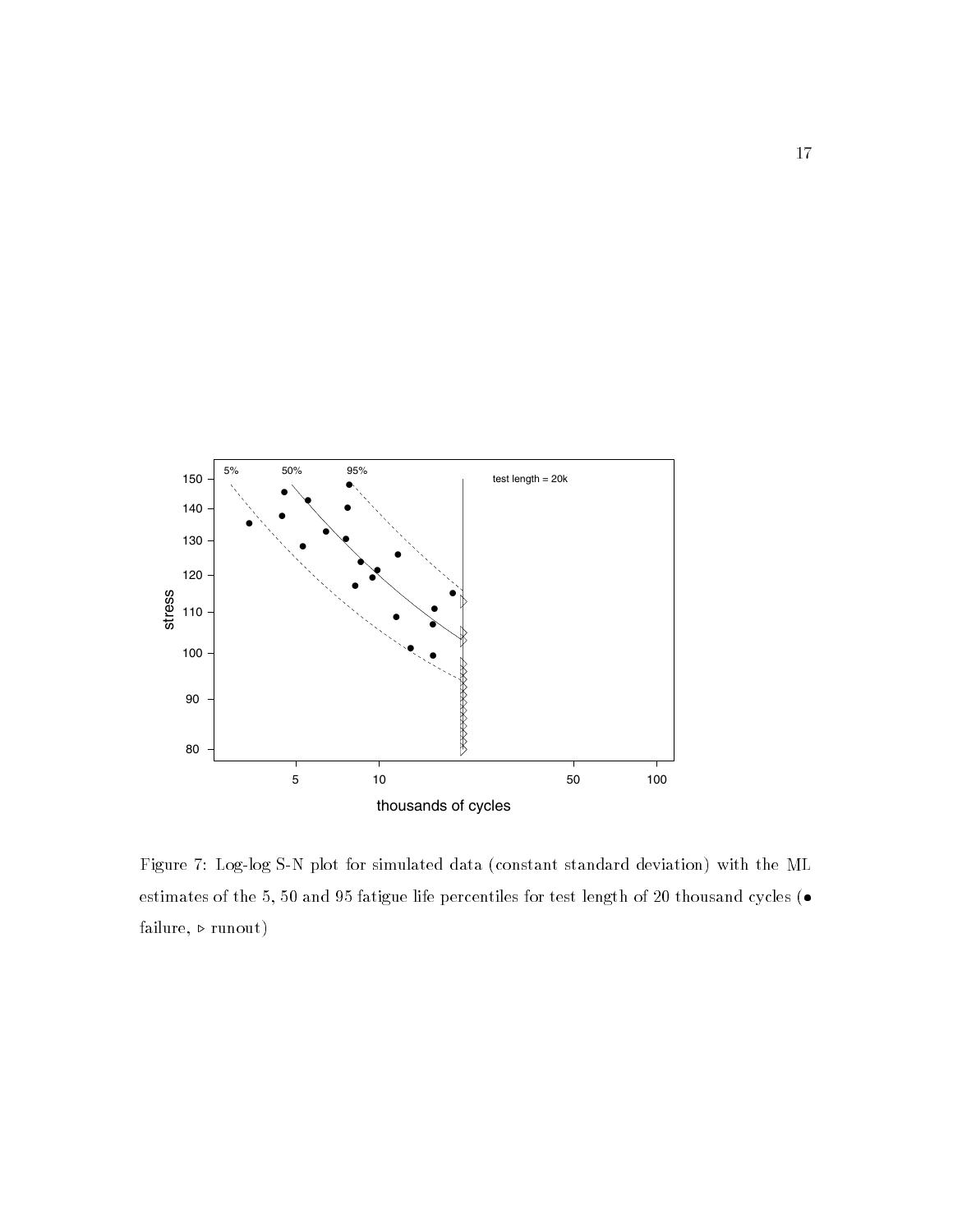

Figure 8: Relative likelihood plots for simulated data with constant standard deviation

|                       | ML           | Likelihood-Ratio    |
|-----------------------|--------------|---------------------|
| Test Length           | Estimate     | Confidence Interval |
| (thousands of cycles) | for $\gamma$ | for $\gamma$        |
| uncensored            | 77.90        | [74.97, 79.14]      |
| 100                   | 78.74        | [65.28, 84.04]      |
| 70                    | 79.14        | [59.45, 85.52]      |
| 30                    | 83.75        | [0, 94.64]          |
| 20                    | 74.67        | [0, 97.69]          |

increased uncertainty in estimation when we terminate testing earlier.

Table 4: Maximum likelihood results for simulated data with constant standard deviation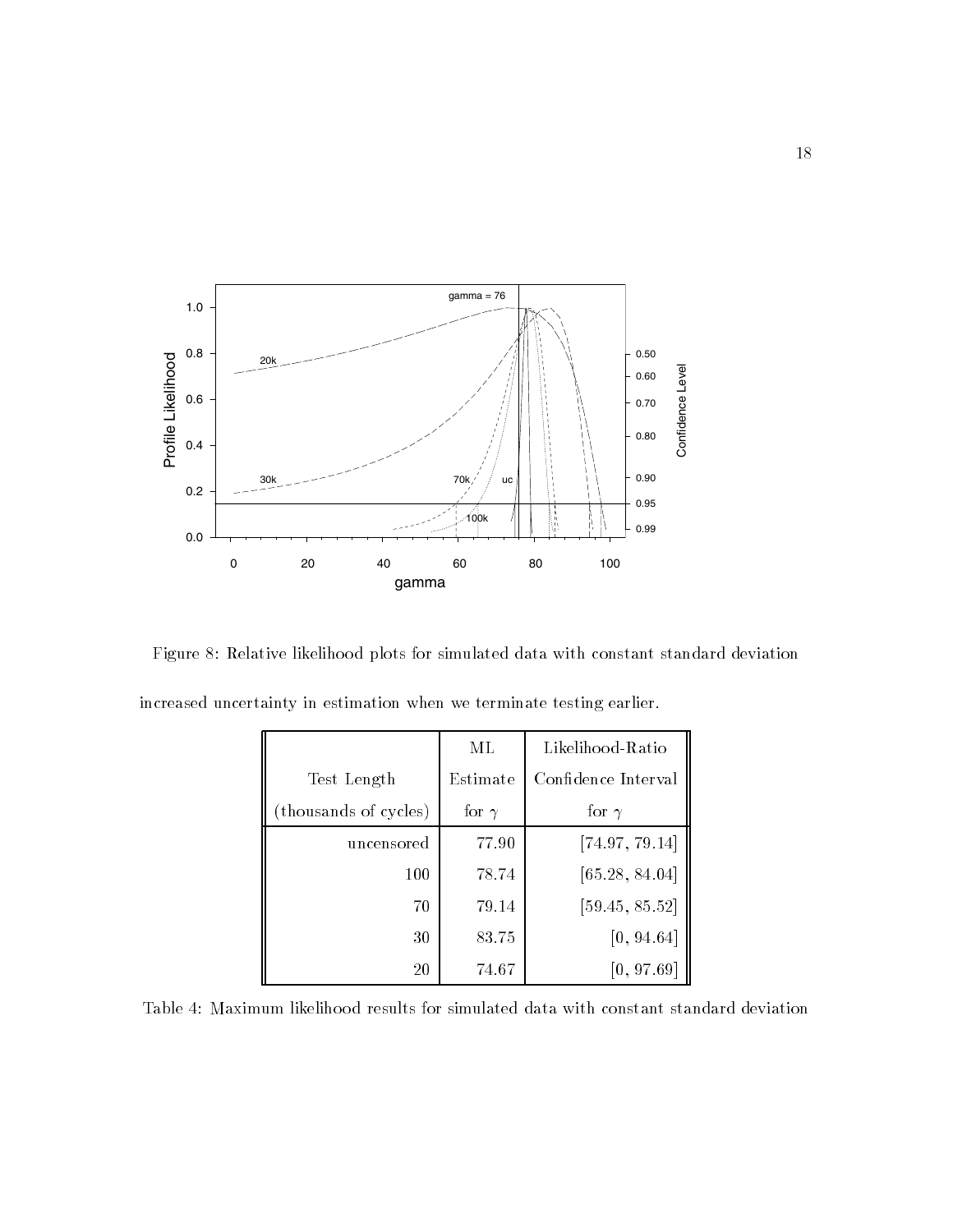#### 3.2Example 2: Simulated Data with Nonconstant Standard Deviation

The uncensored simulated data in Table 5 were obtained using the fatigue-limit model with  $\beta_0^{p-1} = 15, \beta_1^{p-1} = -1.4, \beta_0^{p-1} = 10, \beta_1^{p-1} = -2.3$  and  $\gamma = 76$ . Since  $\beta_1^{p-1} = -0.7$ , the standard deviation of fatigue life is a decreasing function of the stress level. The stress levels are equally-spaced in the log scale.

| Stress $x_i$ | Cycles $y_i$ | Stress $x_i$ | Cycles $y_i$ |
|--------------|--------------|--------------|--------------|
| 80.00        | 475 733      | 111.59       | 11 683       |
| 81.49        | 43 662       | 113.67       | 11 348       |
| 83.01        | 113 523      | 115.79       | 29 415       |
| 84.56        | 569 601      | 117.95       | 14 242       |
| 86.14        | 296 853      | 120.15       | 16 732       |
| 87.75        | 238 892      | 122.40       | 29 686       |
| 89.39        | 86 889       | 124.68       | 11 059       |
| 91.05        | 186 854      | 127.01       | 14 750       |
| 92.75        | 30 758       | 129.38       | 9 586        |
| 94.48        | 49 030       | 131.79       | 9 2 2 1      |
| 96.25        | 20 009       | 134.25       | 9 2 2 6      |
| 98.04        | 63 342       | 136.76       | 12 170       |
| 99.87        | 53 142       | 139.31       | 14 627       |
| 101.74       | 62 442       | 141.91       | 9 9 3 4      |
| 103.63       | 42 383       | 144.55       | 160<br>9     |
| 105.57       | 54 222       | 147.25       | 7 060        |
| 107.54       | 12 615       | 150.00       | 159<br>9     |
| 109.54       | 18 067       |              |              |

Table 5: Example 2: Simulated data with nonconstant standard deviation

We consider test lengths of 100, 60, 20 and 15 thousand cycles. Figures 9 and 10 give S-N plots for test lengths of 100 and 20 thousand cycles with the ML estimates of the 5, 50 and 95 percentiles of fatigue life.

Table 6 gives the ML estimate and a 95% confidence interval for  $\gamma$  for each test length.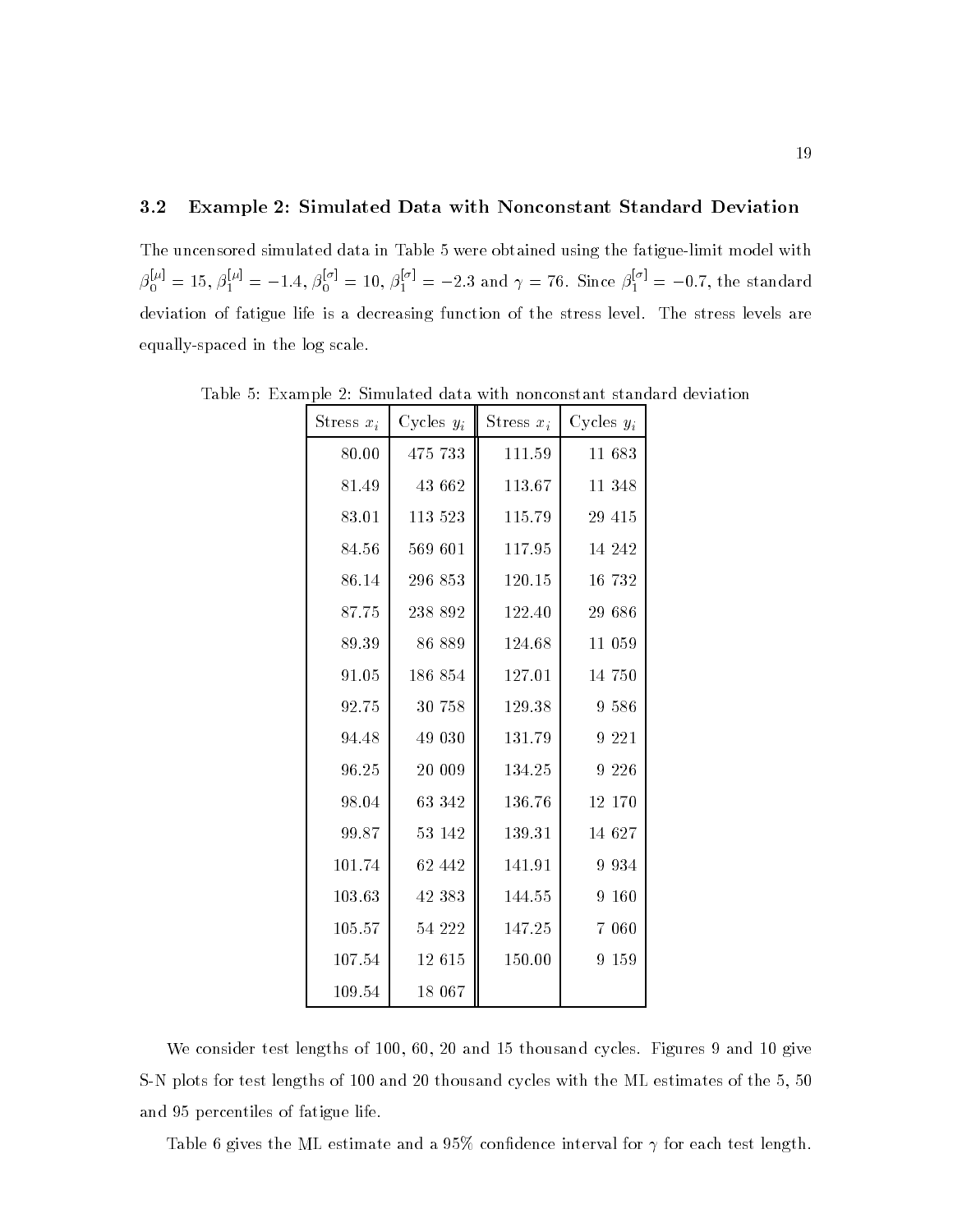

Figure 9: Log-log S-N plot for simulated data (nonconstant standard deviation) with the ML estimates of the 5, 50 and 95 fatigue life percentiles for test length of 100 thousand cycles ( $\bullet$  failure,  $\triangleright$  runout)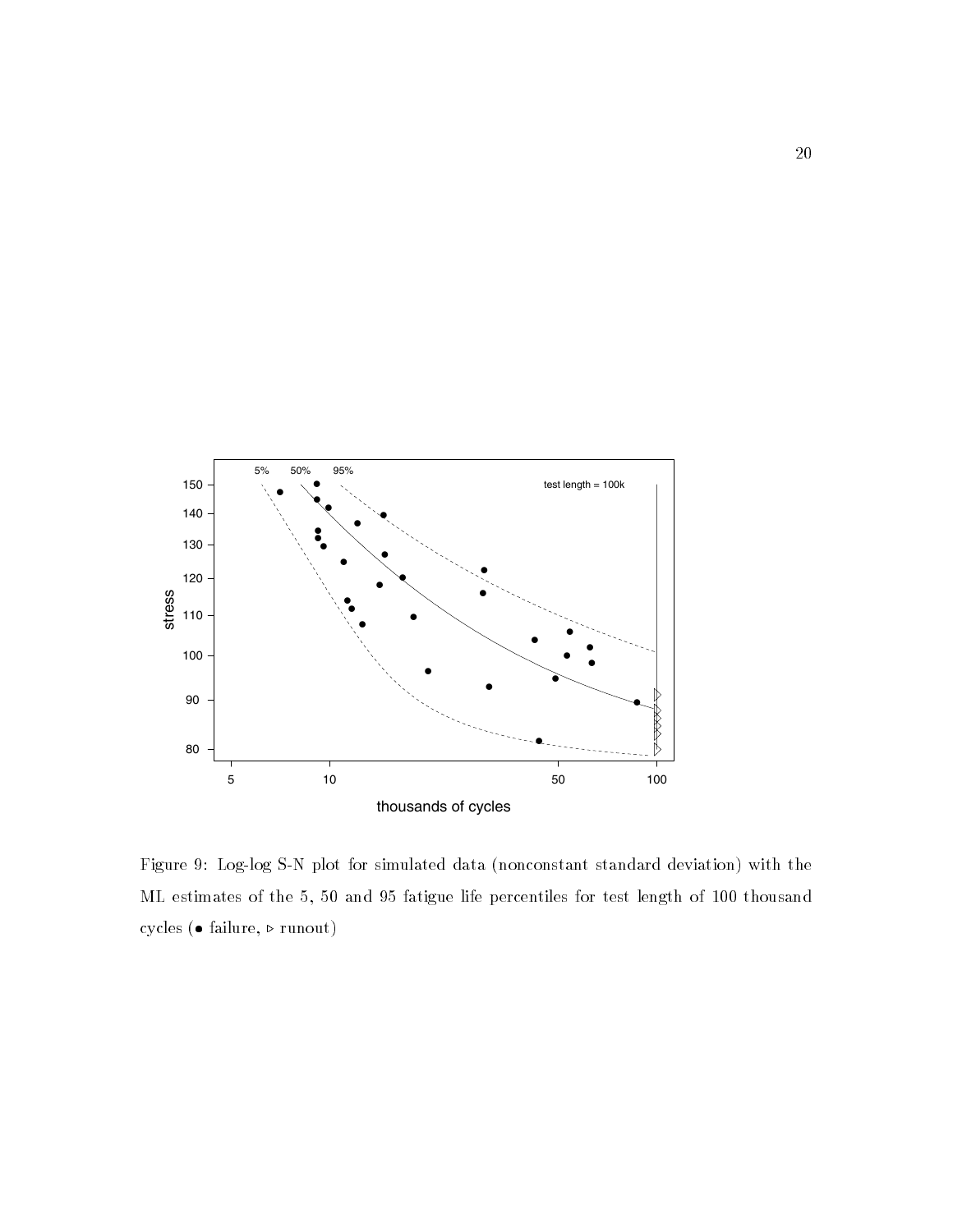

Figure 10: Log-log S-N plot for simulated data (nonconstant standard deviation) with the ML estimates of the 5, 50 and 95 fatigue life percentiles for test length of 20 thousand cycles ( $\bullet$  failure,  $\triangleright$  runout)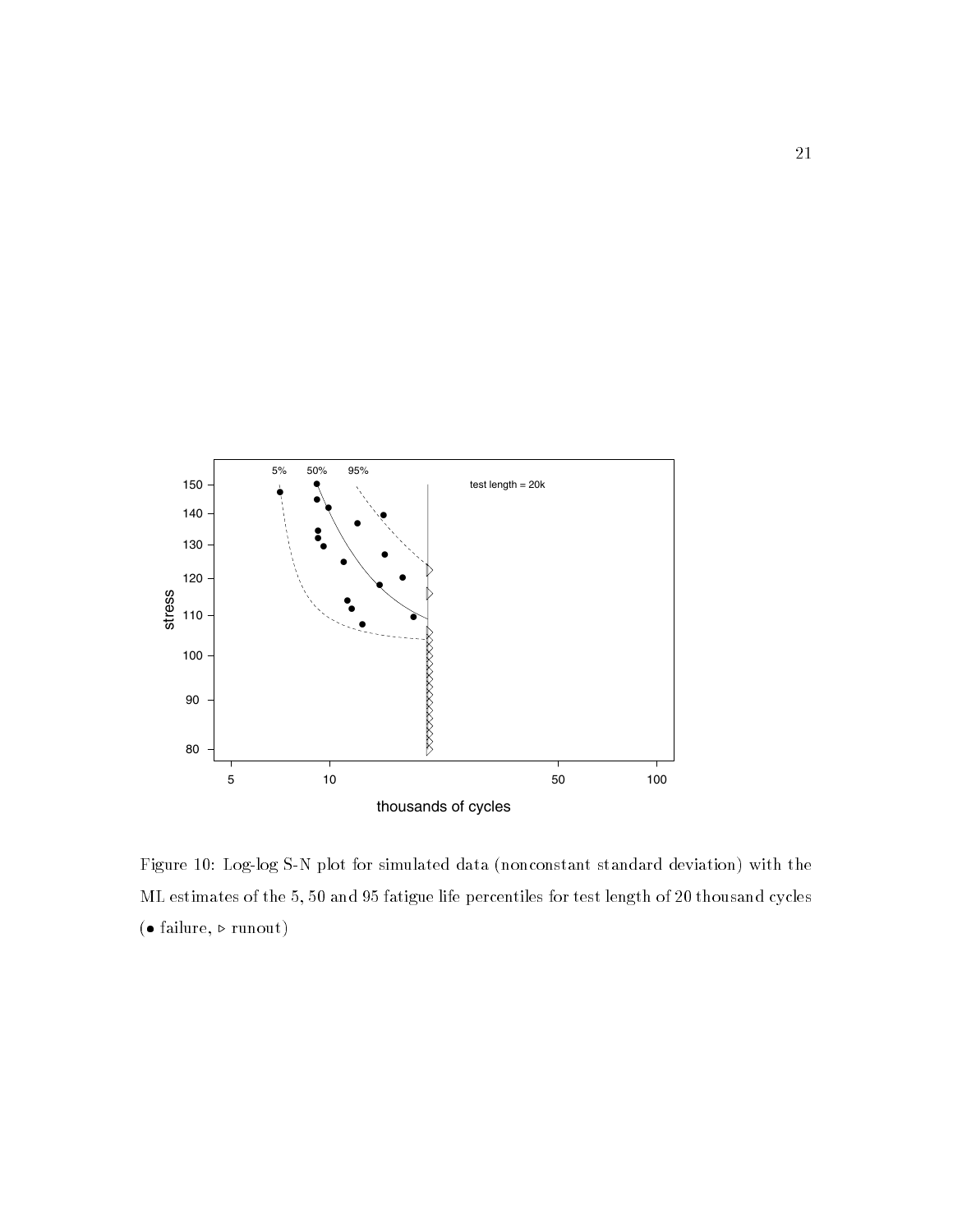

Figure 11: Relative likelihood plots for simulated data with nonconstant standard deviation

Figure 11 gives the relative likelihood profiles for the different test lengths.

Table 6: Maximum likelihood results for simulated data with nonconstant standard deviation

|                       | ML           | Likelihood-Ratio    |
|-----------------------|--------------|---------------------|
| Test Length           | Estimate     | Confidence Interval |
| (thousands of cycles) | for $\gamma$ | for $\gamma$        |
| uncensored            | 75.34        | [47.28, 79.70]      |
| 100                   | 76.66        | [43.39, 81.14]      |
| 60                    | 75.94        | [15.73, 81.25]      |
| 20                    | 103.07       | [28.25, 107.49]     |
| 15                    | 89.33        | [0, 107.30]         |

As in the previous example, the results indicate that the confidence intervals for  $\gamma$  are narrower for longer test lengths. Note that when we shorten the test length from 100 to 20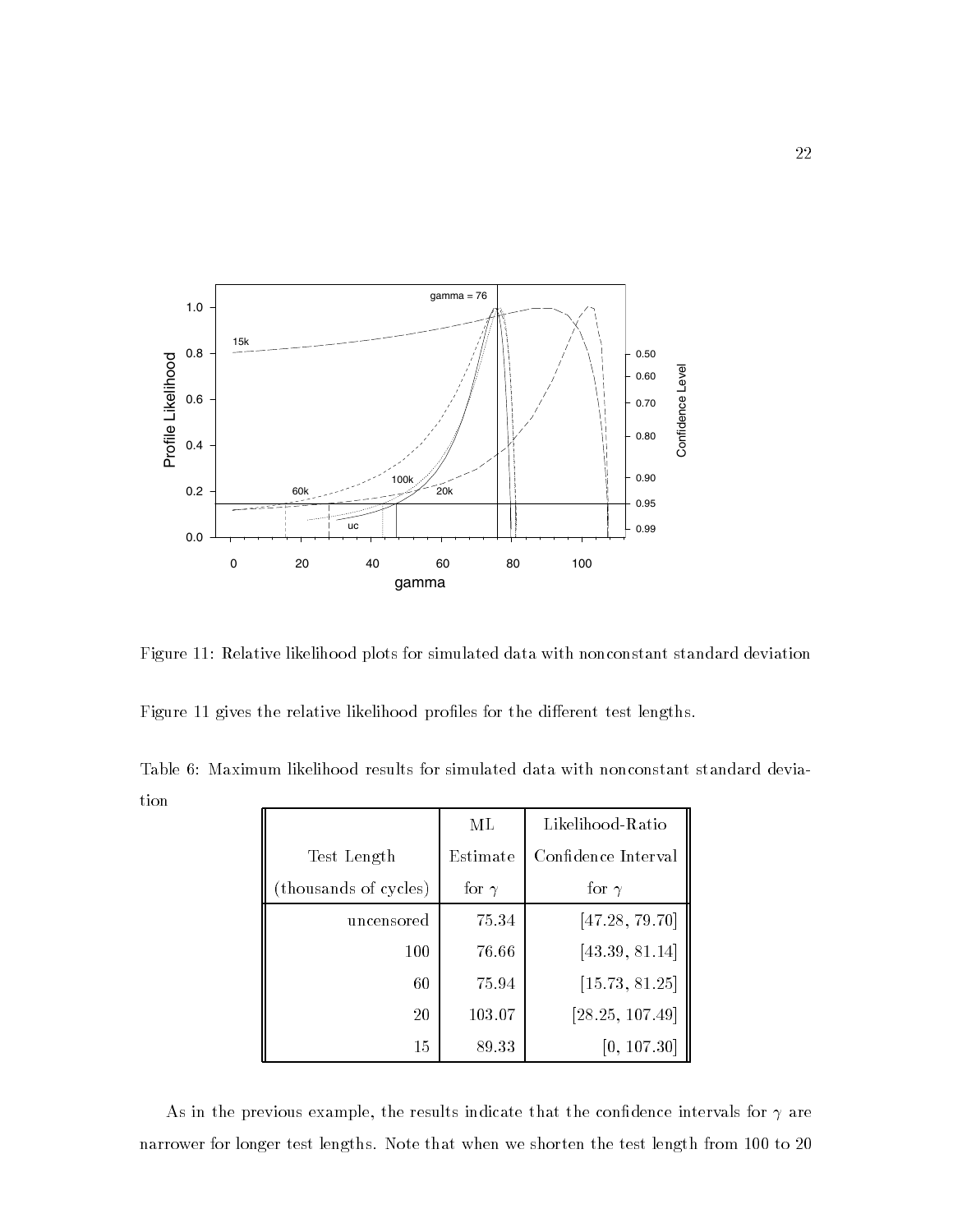thousand cycles, the ML estimate of  $\gamma$  shifts from 75.94 to 103.07. The profile likelihood for the 20 thousand cycles data shows, however, that the other ML estimates are consistent as they lie within the 20 thousand cycles confidence interval for  $\gamma$ .

#### 3.3Discussion

In both simulated data sets, it is clear that we get wider confidence intervals for  $\gamma$  when we shorten the test, as expected. This reflects the loss of information from the data due to runouts. Shortening test lengths obviously results in more runouts. At a fixed stress level, a runout at 100 thousand cycles is more informative than one at 70 thousand cycles. Shorter tests result in higher values of  $x_{minf}$ , the lowest stress level at which a failure occurs. This widens the interval of possible values for  $\gamma$  because  $\gamma$  can be any value between 0 and  $x_{minf}$ .

In the simulation examples above, the amount of curvature in the S-N plot of the data is closely related to the uncertainty in estimating  $\gamma$  as reflected in the width of the confidence intervals. As can be seen in the S-N plots, there is a fair amount of curvature in longer tests for which narrower condence intervals are obtained. There is less observed curvature in the plot in shorter tests. Here, the confidence intervals are wider.

These results are relevant to life-test experiments designed to estimate, usually by extrapolation, proportions failing or fatigue life percentiles at low levels of stress. In the presence of a fatigue limit, extrapolation may yield inaccurate estimates especially if the S-N plot of the data does not show enough curvature. Thus, the tasks of choosing stress levels and lengths of tests involved in designing experiments require careful thought and should take into account the appropriateness of assuming a fatigue limit.

### 4 Conclusion and Suggestions for Further Research

The fatigue-limit model is motivated by the possible existence of the threshold stress below which testing yields no failure. Although the existence of such a limit may be questioned, this model still provides an alternative to a quadratic fatigue curve model for describing curvature in S-N plots. Quadratic models have been shown to produce larger fatigue life percentiles at higher stress levels than at lower levels which is not physically possible.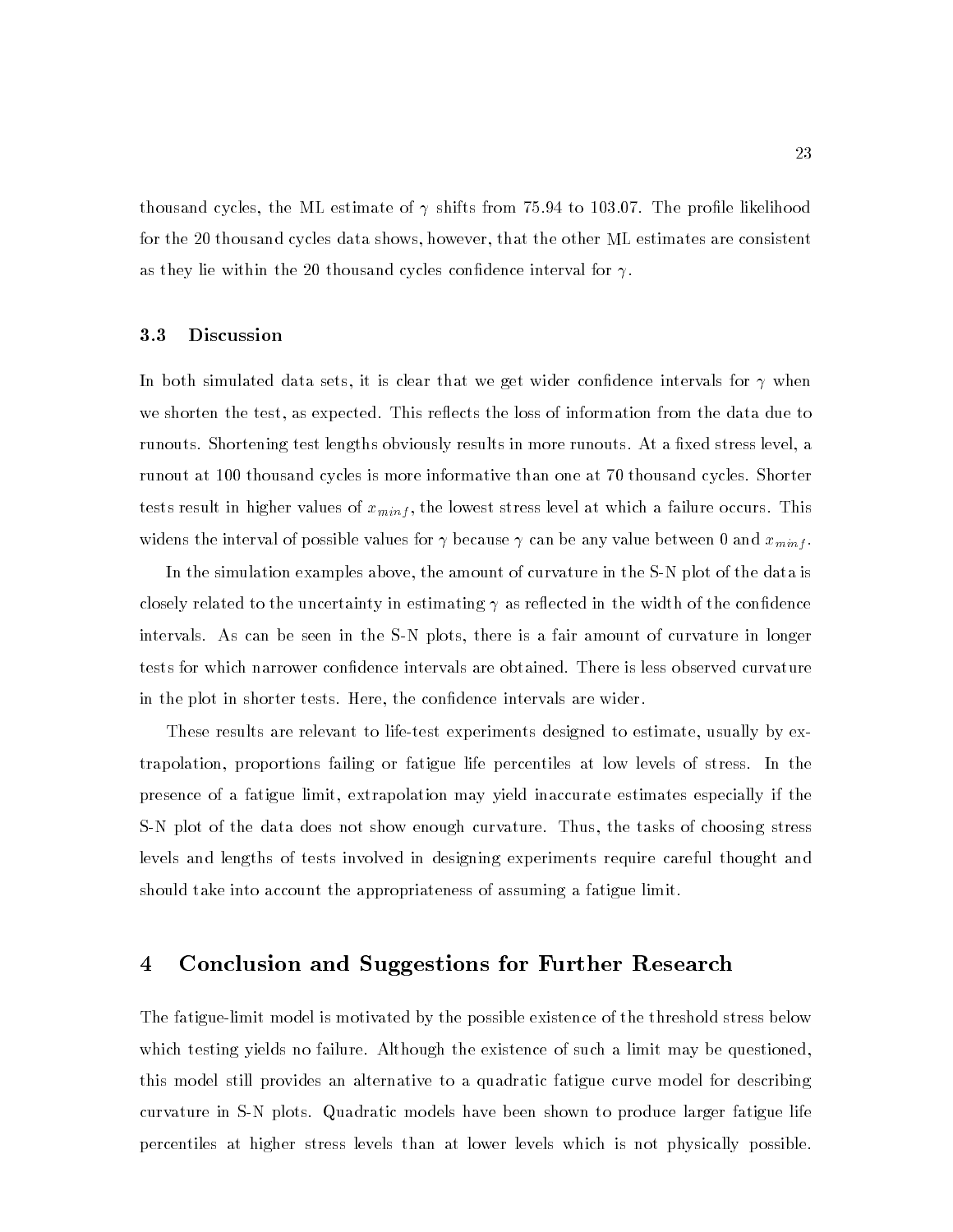Although this may happen with the fatigue-limit model, it does not occur within the range of the superalloy data.

In the simulation studies above, we have studied the effects of different test lengths on the estimation of the fatigue limit. We can quickly obtain results by running short tests on specimens but probably at the expense of estimation precision. Running long tests may give us the desired precision but this may not be feasible for practical purposes. Such simulation studies provide experimenters with information on possible trade-offs between test lengths and estimation precision.

The simulated data sets studied here included equally-spaced stress levels (in log scale) with one observation at each level. Alternative experimental designs might perform better with respect to the objectives of the experiment. The researcher or engineer, for example, may be interested in estimating certain functions of  $\underline{\theta}$  (e.g., a fatigue life percentile at a specified stress level  $x_0;$  or a stress level  $X$  such that, given  $p$  and  $y_0,$  the 100 $p$ th percentile of fatigue life at this stress level is  $Y_p(X) = y_0$ ). Interest may be in predicting the fatigue life at a given stress level of new specimens. With these and other possible considerations in mind, methods for comparing and choosing among different experimental designs should be studied.

In this paper, we considered only the case when fatigue life follows a lognormal distribution at a given stress level. Other distributions such as the Weibull and logistic distributions need to be studied.

The fatigue-limit model, however, has some shortcomings. From a practical point of view, it does not seem plausible to think of all specimens having a common fatigue limit. In pp. 93-95 of [2] Nelson suggests modeling the fatigue limit with a distribution called the "strength distribution," i.e., each specimen has a different fatigue limit according to this distribution. If this is indeed true, the fatigue-limit model can still be applied when the spread of the strength distribution is small.

We are currently investigating fatigue life models that involve fatigue curves with fatigue limits and strength distributions. The S-N plots of simulated data sets based on these models exhibit curvature and nonconstant standard deviation that we likewise observe in the superalloy data. The inclusion of a strength distribution allows us to model nonconstant